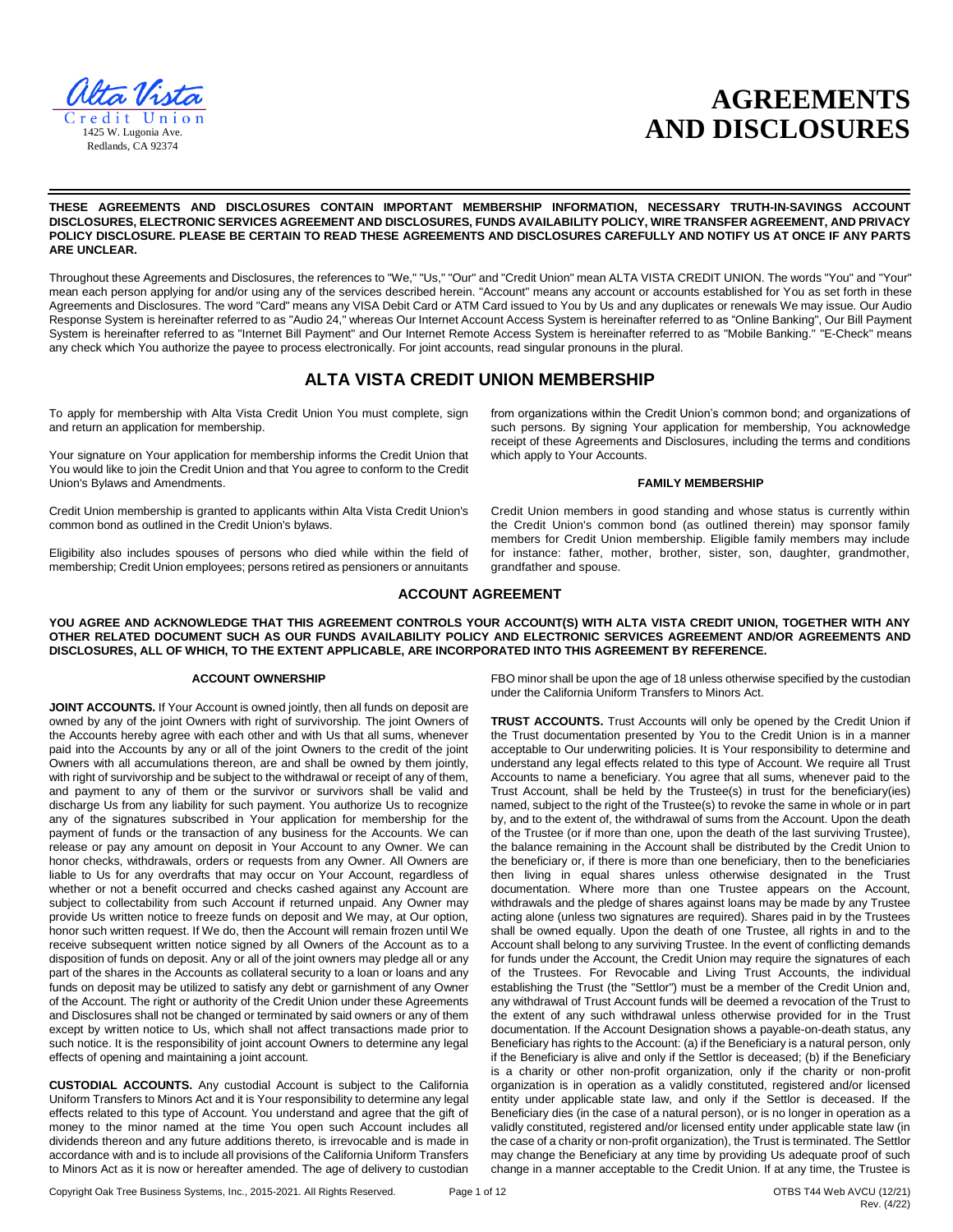# **ACCOUNT AGREEMENT (continued)**

deemed incompetent by a court of legal jurisdiction or is unable or unwilling to serve, the Trust documentation shall determine the successor Trustee.

**AUTHORIZED SIGNERS.** If You establish Your Account with authorized signers, or You subsequently appoint any authorized signers, You understand and agree that the Credit Union will not at any time be liable for the actions of such authorized signers and/or be obligated to ensure that their actions are in accordance with any instructions You have provided to them. Any appointment of an authorized signer, together with any subsequent revocation or change must be in writing and in a form acceptable to Us. It is Your responsibility to determine any legal effects related to Your appointing any authorized signers on Your Account.

**PAYABLE-ON-DEATH STATUS.** If the Account Designation shows a payableon-death status, any Beneficiary has rights to the Account: (a) if the Beneficiary is a natural person, only if the Beneficiary is alive and only if You and any joint Owners are deceased; (b) if the Beneficiary is a charity or other non-profit organization, only if the charity or non-profit organization is in operation as a validly constituted, registered and/or licensed entity under applicable state law, and You and any joint Owners are deceased. Upon Your death and the death of any joint Owners, the funds on deposit will be paid to the beneficiary(ies) of record in equal shares unless You designated otherwise. If, however, none of the payable-ondeath beneficiaries You named is alive (or in operation as a validly constituted, registered and/or licensed entity under applicable state law in the case of a charity or non-profit organization) at Your death, the funds will be paid to the party or parties as required by applicable law. It is the responsibility of all Account Owners to determine any legal effects of opening and maintaining an Account with payable-on-death status.

**FIDUCIARY ACCOUNTS.** If Your Account is established as a fiduciary Account, You warrant that You are authorized to open a fiduciary Account and understand that such Accounts will only be opened by the Credit Union if the documentation presented by You to the Credit Union is in a manner acceptable to Our underwriting policies. In no event will the Credit Union be liable for the actions of the fiduciary and/or obligated to ensure that the fiduciary's actions are in accordance with any instructions that have been provided to them. It is Your responsibility to determine and understand any legal effects related to this type of Account.

**ARBITRATION.** Any controversy or claim arising out of or relating to these Agreements and Disclosures, or the breach thereof, shall be settled by arbitration administered by the American Arbitration Association in accordance with its Arbitration Rules and judgment on the award rendered by the arbitrator(s) may be entered in any court having jurisdiction thereof. All parties hereby waive and give up all rights to a jury trial or class action relief.

**INDEMNITY.** You agree to indemnify and hold harmless the Credit Union and their successors and assigns, from any claim, action, liability, loss, damage or suit, arising out of any action or inaction on Our part in connection with these Agreements and Disclosures and/or Your failure to abide by its terms. In the event of any claim, We shall provide You with reasonable and timely notice of such claim, and thereafter You shall at Your own expense defend, protect and hold harmless the Credit Union against said claim or any loss or liability thereunder. In the event You fail to defend and/or indemnify and hold Us harmless, then in such instance We shall have full rights to defend, pay or settle said claim on Your behalf without notice to You and with full right of recourse against You for all fees, costs, expenses and payments made or agreed to be paid to discharge said claim. You further agree to pay all reasonable attorneys' fees necessary to enforce such provision. Such indemnity shall be unlimited in amount and duration and be binding upon and inure to the benefit of all parties, their successors, assigns and personal representatives.

**POWER OF ATTORNEY.** If You name a person to act as Your attorney-in-fact or agent in any way with Your Account, We are only obligated to deal with such person if We, in Our sole judgment, approve of the form of appointment and the supporting documentation.

**DEPOSIT OF ITEMS.** You may make deposits to Your Account using any method available from Us, including deposits in person, by mail or electronic means. We have the right to refuse to accept any check or instrument for deposit at Our sole discretion. If You deposit an item and it is returned unpaid, We will debit Your Account for the amount of the item and charge You a fee. You will be liable to Us for the amount of any item You deposit which is returned unpaid, and in addition, will be responsible for any of Our costs and expenses incurred in the collection of such returned item from You, including reasonable attorneys' fees. Subject to Our Funds Availability Policy, You may not be able to withdraw funds from Your Account until We have received final settlement for any items deposited. If You make a deposit on a Saturday, Sunday, or a holiday, or after Our predetermined cut-off hour on business days, the deposit will be credited to Your Account as of the next business day.

Copyright Oak Tree Business Systems, Inc., 2015-2021. All Rights Reserved. Page 2 of 12 COMES TAME COST ASSETTED THAT MANNER (12/21) **COLLECTION AND PROCESSING OF ITEMS.** In processing items You have deposited for collection, We are only Your agent and assume no responsibility

beyond the exercise of ordinary care. Any item deposited is subject to final settlement in cash or credit. We may use any method We feel is appropriate to collect items, which may include use of a Federal Reserve Bank. We are not responsible for the acts of any third party We use for the collection of items including responsibility for lost items. If We use a local clearinghouse in the collection of items, You authorize Us to do so and to act in accordance with any applicable rules and regulations. We may permit You to withdraw funds from Your Account before final settlement has been made, however, if final settlement is not made, We have the right to charge Your Account or otherwise require You to repay such funds. In processing items presented for payment on Your Account, We will pay such items each business day in an order of Our choosing, all of which means that the transactions may not be processed in the order in which they occurred and that You could incur multiple fees in a single day should there be insufficient funds to pay all items presented that day.

**OVERDRAFT PROTECTION.** To the extent permitted by law, You authorize Us to transfer funds from other Accounts You may have with Us in necessary multiples (or in such increments as We may from time to time determine) to Your Account to cover any overdraft. If You have a line of credit with Us, transfers will be made first from Your line of credit up to Your available credit limit, then We may elect to pay such overdraft, subject to any preference You have indicated to Us for clearing any overdraft(s). Overdraft transfers are subject to a transfer fee. You hold Us harmless from any and all liability which might otherwise exist if a transfer does not occur.

**OVERDRAFTS.** You understand and agree that We may from time to time, and at Our sole discretion, pay certain items in order to cover an overdraft, and charge You a fee for doing so. You further understand that payment of any overdrafts will be made in an order of Our choosing. You hold Us harmless from any and all liability which might otherwise exist if We do not pay an overdraft. If You would like to opt-out, that is, if You would prefer We not pay any share drafts that would overdraw Your share draft Account, You may opt-out by writing to Us at 1425 W Lugonia Avenue, Redlands, CA 92374 or by calling Us at 909.809.3838 and informing Us of Your intention to opt-out.

**NOTICE OF RECEIPT OF ACH ITEMS.** Under the operating rules of the National Automated Clearing House Association which are applicable to ACH transactions involving Your account and as permitted by law, We are not required to give You next day notice of receipt of an ACH item, and We will not do so. We will continue to notify You of the receipt of payments in the periodic statements We provide to You.

**PROVISIONAL PAYMENT (ACH ORIGINATION).** Credits given by any Receiving Depository Financial Institution to the receiver with respect to any automated clearing house credit entries subject to Article 4A of the Uniform Commercial Code (UCC-4A), are provisional until the Receiving Depository Financial Institution has received final settlement through a Federal Reserve Bank, or has otherwise received payment as provided in §4A-403(a) of UCC-4A. If the Receiving Depository Financial Institution does not receive such final settlement or payment, then they shall be entitled to a refund from the receiver of the amount so credited, and We shall not be deemed to have paid the receiver the amount of such entry.

**PROVISIONAL PAYMENT (ACH RECEIPT).** Credit given by Us to You with respect to any automated clearing house credit entry is provisional until We receive final settlement for such entry through a Federal Reserve Bank. If We do not receive final settlement, You are hereby notified and agree that We are entitled to a refund of the amount credited to You in connection with such entry, and the party making payment to You via such entry (i.e., the originator of the entry) shall not be deemed to have paid You the amount of such entry.

**CHOICE OF LAW.** We may accept payments on Your behalf for Your account which have been transmitted through one or more Automated Clearing Houses ("ACH") and which are not subject to the Electronic Fund Transfer Act. Your rights and obligations with respect to such payments shall be construed in accordance with and governed by the laws of the State of New York as provided by the operating rules of the National Automated Clearing House Association, which are applicable to ACH transactions involving Your account.

**EXPENSES.** If We incur any costs or expenses as a result of any attachment, garnishment or levy against Your Account, You will reimburse Us for such costs or expenses or We may charge them to Your Account.

**INACTIVE OR DORMANT ACCOUNTS.** Inactive Accounts (Accounts with no withdrawals or deposits within a one-year period) may be subject to an Inactive Account Fee. If no activity occurs in Your account within the time period specified by applicable state law, the property in Your account may be subject to transfer to the appropriate state authority ("escheatment"). We have no liability if Your Account becomes dormant and is therefore subject to escheatment in accordance with applicable state law.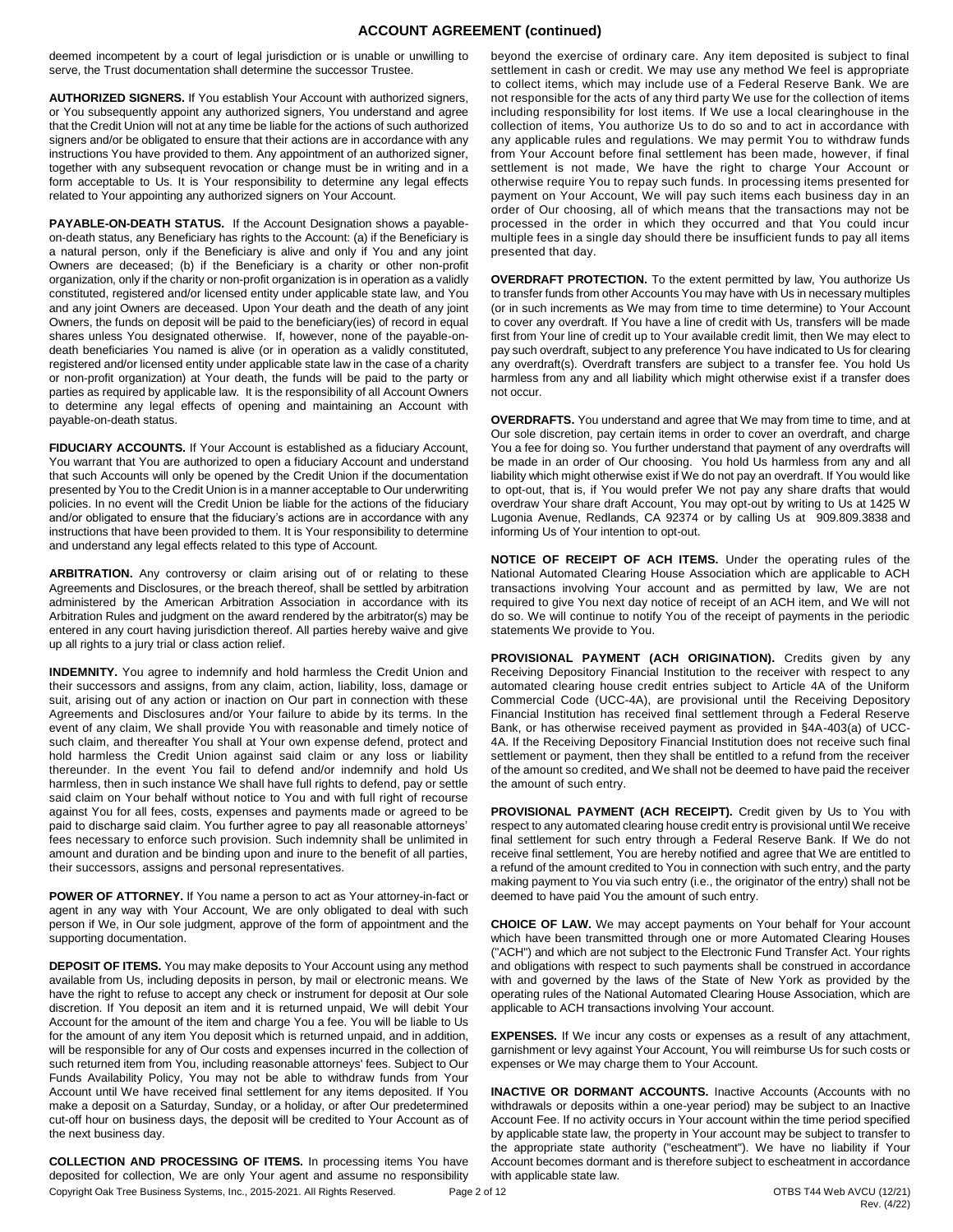# **ACCOUNT AGREEMENT (continued)**

**LIEN IMPRESSMENT AND SET-OFF.** You agree that We may impress and enforce a statutory lien upon Your Accounts with Us to the extent You owe Us any money and We may enforce Our right to do so without further notice to You. We have the right to set-off any of Your money or property in Our possession against any amount You owe Us. The right of set-off and Our impressed lien does not extend to any Keogh, IRA or similar tax deferred deposit You may have with Us. If Your Account is owned jointly, Our right of set-off and Our impressed lien extends to any amount owed to Us by any of the joint Owners.

**CREDIT REPORTING NOTICE.** We may report information about Your account to credit bureaus. Late payments, missed payments, or other defaults on Your account may be reflected in Your credit report.

**MINIMUM BALANCE REQUIREMENTS, FEES AND SERVICE CHARGES.** You agree to pay Us any applicable fees or charges, and are responsible for any minimum balance requirements and deposit requirements called for in Our Agreements and Disclosures provided to You when You opened Your Account. In any case and with proper notice to You, fees, charges, balance requirements and deposit requirements may be changed by Us from time to time.

**SUSPENSION OF SERVICES.** We have the right to suspend the benefit of any Credit Union service at any time for reasonable cause. At Our discretion, We also have the right to pay any share draft presented for payment from Your Account after Your Account is closed or suspended and to recover such amount paid from You.

Account services are available to those members in good standing with the Credit Union. We reserve the right to cancel or suspend services to a member who is not in good standing, which includes, but is not limited to members that: (a) do not maintain an open credit account or deposit Account after paying a \$5.00 nonrefundable membership fee; (b) have a delinquent loan; (c) have an unresolved deposited returned check; (d) have any unpaid and uncollected fees; (e) have a negative balance on an Account; (f) failed to comply with the terms and conditions of any lawful obligation with Us, and as a result, caused Us to suffer a financial loss; (g) manipulated or otherwise used Our services or products in the furtherance of an illegal purpose; (h) committed, or threatened, acts of violence against Our employees, agents or members; (i) failed to conduct themselves in a civil and businesslike manner; or (j) committed or attempted to commit fraud.

**ASSIGNABILITY.** You may not assign or transfer any interest in Your Account.

**AGREEMENTS AND DISCLOSURES.** The Agreements and Disclosures provided to You at the time You opened Your Account and referred to throughout this Agreement, contain: (a) a list of fees and charges applicable to Your Account; (b) the dividends and applicable Annual Percentage Yield (APY); (c) how dividends are credited or compounded; and (d) other pertinent information related to Your Account. Your Agreements and Disclosures may be amended by Us from time to time in a manner as prescribed by law.

**STOP PAYMENTS.** You may ask Us orally to stop payment on a share draft. For any such request to remain valid, however, You must also supply Us with a written request within 14 days after You make any such oral request. Stop payment requests are also subject to the terms and conditions of the Order For Stop Payment form related to any such request. Your request must be given to Us in a timely manner so that We have a reasonable opportunity to act on Your request. A written stop payment request is effective for 6 months. If at the end of 6 months You request Us to continue the stop payment order, that request will be treated as a new request. We are not liable if We pay a share draft which You have requested Us to stop payment on as long as We act in good faith and exercise ordinary care.

In any event, any damages that We might otherwise be liable for shall not exceed the amount of the involved share draft. If We do pay a share draft for which You have requested stop payment and as a result any other item is returned unpaid by Us due to nonsufficient funds, We are not liable for any consequences resulting from such action. If Your Account is a joint Account, any Owner of the Account may request a stop payment. Any release of a stop payment order must be made by the person who made the request. If You ask Us to stop payment on a preauthorized transfer, Your request will be processed under the provisions of Our Electronic Fund Transfer Agreement with You.

You may also ask Us to replace a lost, destroyed or stolen cashier's, teller or certified check and if You do, You agree to execute a declaration of loss and claim for reimbursement form together with any other documentation We may require, such as an affidavit. Regardless of the type of documentation presented to Us, the request must be in a form acceptable to the Credit Union and given to Us in a timely manner so that We have a reasonable opportunity to act on such request. Such declaration of loss and claim for reimbursement will not become effective until the later of: (a) the 90th day after the date of the check (or 90th day following the date of acceptance, in the case of a certified check); or (b) the date We receive the declaration of loss and claim for reimbursement together with any other required documentation.

**SHARE DRAFTS AND OTHER ACCOUNT ACCESS DEVICES.** Any share draft or other Account access device which does not meet Our standards for acceptance may be rejected by Us, whether such standards are established by law, regulation or Our own policy.

**POSTDATED, STALE OR OVERDRAFT SHARE DRAFTS.** You understand that postdating a share draft will have no effect on whether or not it is honored prior to or after the date of any such share draft. A stale share draft is any share draft received by Us that is dated 6 months or more prior to the date of receipt. We may pay or refuse to pay any postdated, stale or overdraft share draft, or other item presented for payment on Your Account without any liability.

SHARE DRAFT SAFEKEEPING. Share draft Safekeeping is automatic on Your Account and Your cancelled share drafts will not be returned to You. You understand that cancelled share drafts retained by Us are later destroyed after a reasonable period of time. If You subsequently request a copy of a share draft and We are unable to supply it, then We shall not be liable for any damage You may sustain in excess of the face amount of the involved share draft.

**PERIODIC STATEMENTS.** You will be provided with a periodic statement showing activity on Your Account. If You believe any statement reflects discrepancies, You must notify Us of such discrepancies within 60 days from the date We mailed the statement to You. If the discrepancy noted is the result of an electronic fund transfer, then the provisions of Our Electronic Fund Transfer Agreement with You will control resolution of the matter.

**AMENDMENTS.** This Agreement may be amended by Us at any time, in which case We will provide You with a notice of amendment as required by law or regulation.

**NOTIFICATION OF ADDRESS CHANGE.** You will notify Us promptly in writing with Your signature if You move or otherwise have a change of address. In the event We are unable to locate You, You agree to pay all fees associated with maintaining an invalid address in Our records and any costs and locator fees incurred in Our locating efforts.

**WAIVERS.** You agree and understand that Our failure or delay to exercise any right, remedy, power, or privilege available to Us pursuant to this Agreement shall not affect or disallow Our future exercise of that right, remedy, power or privilege.

**ELECTRONIC COMMUNICATIONS.** By applying for membership in the Credit Union, You authorize Us to send You, from time to time, and to the extent permitted by applicable law, electronic communications regarding the status of any share, share draft, and/or term Account(s) You maintain with Us. You also authorize Us to send You electronic communications regarding any other accounts You may maintain with Us from time to time including, but not limited to, loan accounts, credit line accounts, and credit card accounts. These electronic communications are sometimes referred to as "transactional or relationship messages."

You authorize Us to contact You using any wireless, cellular, mobile or other telephone number You have provided to Us on Your membership application, and at any wireless, cellular, mobile or other telephone number You may furnish to Us or We may obtain for You in the future. We may contact You using any electronic means We choose, which may include but is not limited to, voice messages, text messages and other similar electronic methods of communication. If You have furnished Us with any e-mail address(es), You understand and agree that We may send You e-mail messages regarding Your Account(s) with Us from time to time. If You have or subsequently enter into any separate consent to receive electronic documentation form, any communications covered by such disclosure and consent shall be subject to the terms and conditions set forth in that disclosure and consent.

You understand that the nature of electronic communications is such that anyone with access to Your wireless, cellular, mobile or other telephonic device or e-mail may be able to read or listen to such transactional or relationship messages from Us, and You agree that any person or party sending or leaving such messages shall have no liability for any consequences resulting from the interception of such messages by any other party. Without limitation, You also agree that You are responsible to pay all costs that You may incur as a result of any contact method We choose including, but not limited to, charges for telecommunications, wireless and/or internet charges.

**CONSENT TO RECORDING.** You provide Your express consent to Our monitoring and recording of conversations and other communications with You. Your consent applies to Our monitoring and recording of telephone conversations, electronic messages, electronic records, or other data transmissions between You and Us regarding Your Account or other products and services offered by Us.

**GOVERNING LAW.** This Agreement shall be governed by the laws of the State of California, except to the extent that federal law controls.

Copyright Oak Tree Business Systems, Inc., 2015-2021. All Rights Reserved. Page 3 of 12 OTBS T44 Web AVCU (12/21)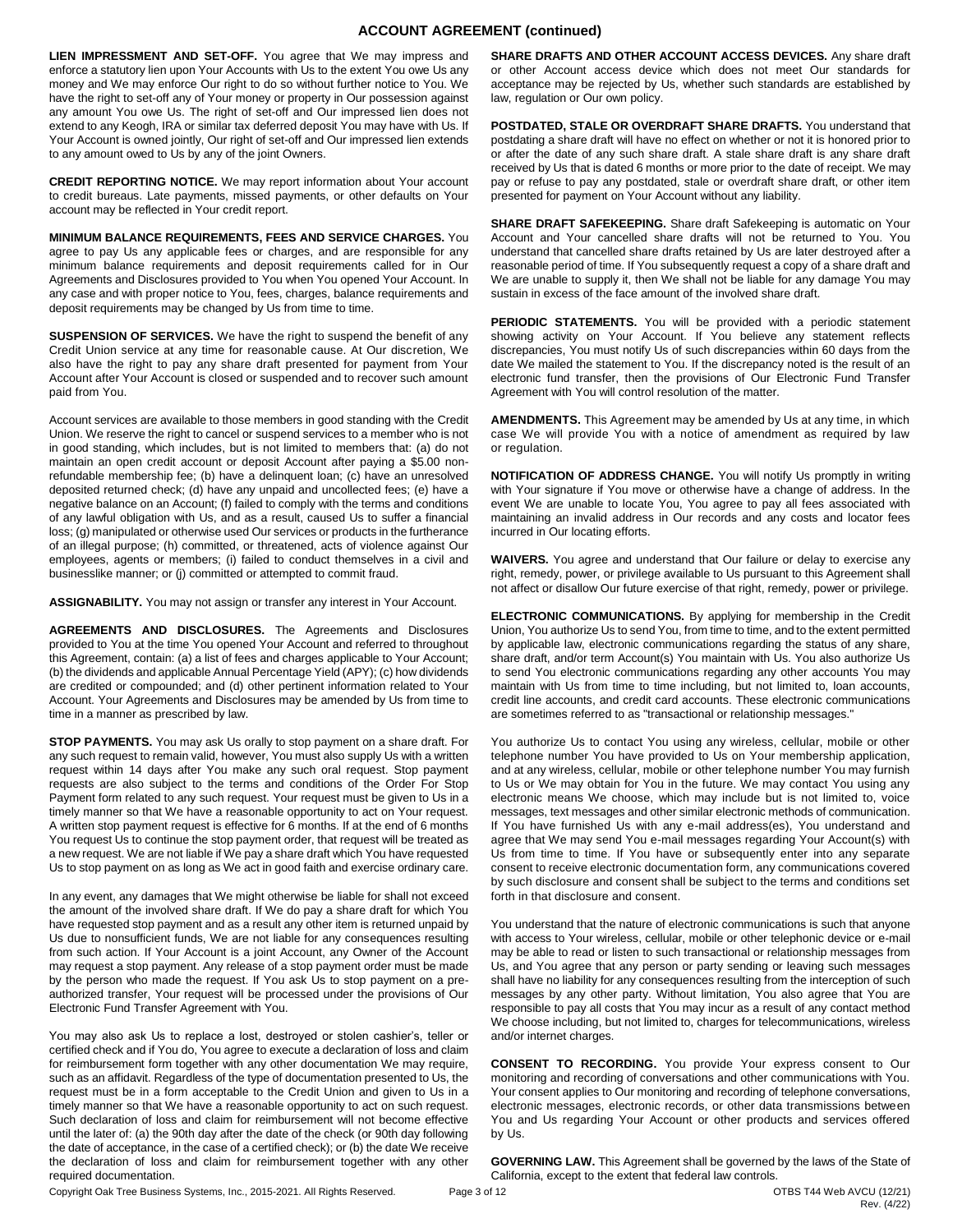### **ACCOUNT DISCLOSURES**

**THE FOLLOWING DISCLOSURES CONTAIN IMPORTANT INFORMATION AND THE TERMS AND CONDITIONS OF ANY ACCOUNT OR ACCOUNTS THAT YOU MAY HAVE WITH US AND ARE PROVIDED AS REQUIRED BY THE TRUTH-IN-SAVINGS ACT. WHEREVER USED, "APY" MEANS ANNUAL PERCENTAGE YIELD.** 

#### **SPECIFIC TERMS APPLICABLE TO YOUR REGULAR SAVINGS ACCOUNT**

**Tiered Fixed Rate Information.** This Account is subject to a Tiered Fixed Rate. For the current dividend rate and corresponding APY, refer to the accompanying Account Disclosure Rate Supplement which We have included with and made a part of this Disclosure.

**Minimum Balance Requirements.** The minimum balance required to open this Account is \$25.00. In order to earn the disclosed APY, You must maintain a balance at least equal to \$25.00 in Your Account each day. In order to avoid a fee, You must be in good standing with the Credit Union and maintain: (i) a balance at least equal to \$500.00 in Your Account each day; or (ii) an active share draft account with Us; or (iii) a loan with Us.

**Transaction Limitations.** During any calendar month, You may not make more than six withdrawals from or transfers to another Credit Union Account of Yours or to a third party by means of a pre-authorized or automatic transfer or telephonic order or instruction, or by check, draft, debit card, if applicable, or similar order to a third party. If You exceed these limitations, Your Account may be subject to closure by the Credit Union.

#### **SPECIFIC TERMS APPLICABLE TO YOUR VISTA SAVERS ACCOUNT** *(Age 17 and younger)*

**Fixed Rate Information.** This Account is subject to a Fixed Rate. For the current dividend rate and corresponding APY, refer to the accompanying Account Disclosure Rate Supplement which We have included with and made a part of this Disclosure.

**Minimum Balance Requirements.** The minimum balance required to open this Account is \$25.00. In order to earn the disclosed APY, You must maintain a balance at least equal to \$25.00 in Your Account each day.

**Transaction Limitations.** During any calendar month, You may not make more than six withdrawals from or transfers to another Credit Union Account of Yours or to a third party by means of a pre-authorized or automatic transfer or telephonic order or instruction, or by check, draft, debit card, if applicable, or similar order to a third party. If You exceed these limitations, Your Account may be subject to closure by the Credit Union.

**Additional Information.** Upon reaching Your 18th birthday, the entire balance then on deposit will be transferred to a Regular Savings Account, subject to the terms and conditions of such Account.

# **SPECIFIC TERMS APPLICABLE TO YOUR PRESTIGE CHECKING ACCOUNT**

**Tiered Fixed Rate Information.** This Account is subject to a Tiered Fixed Rate. For the current dividend rate and corresponding APY, refer to the accompanying Account Disclosure Rate Supplement which We have included with and made a part of this Disclosure.

**Minimum Balance Requirements.** The minimum balance required to open this Account is \$25.00. In order to earn the disclosed APY, You must maintain a balance at least equal to \$2,500.00 in Your Account each day.

**Transaction Limitations.** No transaction limitations apply to this Account.

#### **SPECIFIC TERMS APPLICABLE TO YOUR PRIME CHECKING ACCOUNT**

**Dividend Information.** No dividends are paid on this Account.

**Minimum Balance Requirements.** The minimum balance required to open this Account is \$25.00.

**Transaction Limitations.** No transaction limitations apply to this Account.

#### **SPECIFIC TERMS APPLICABLE TO YOUR PRO CHECKING ACCOUNT**

**Dividend Information.** No dividends are paid on this Account.

**Minimum Balance Requirements.** The minimum balance required to open this Account is \$25.00.

**Transaction Limitations.** No transaction limitations apply to this Account.

#### **SPECIFIC TERMS APPLICABLE TO YOUR OPPORTUNITY CHECKING ACCOUNT**

**Dividend Information.** No dividends are paid on this Account.

**Minimum Balance Requirements.** The minimum balance required to open this Account is \$25.00.

**Transaction Limitations.** No transaction limitations apply to this Account.

#### **SPECIFIC TERMS APPLICABLE TO YOUR PREMIER MONEY MARKET ACCOUNT**

**Tiered Fixed Rate Information.** This Account is subject to a Tiered Fixed Rate. For the current dividend rate and corresponding APY, refer to the accompanying Account Disclosure Rate Supplement which We have included with and made a part of this Disclosure.

**Minimum Balance Requirements.** The minimum balance required to open this Account is \$2,000.00. In order to earn the disclosed APY, You must maintain a balance at least equal to \$2,000.00 in Your Account each day. In order to avoid a fee, You must maintain a balance at least equal to \$2,000.00 in Your Account each day.

**Transaction Limitations.** During any calendar month, You may not make more than six withdrawals from or transfers to another Credit Union Account of Yours or to a third party by means of a pre-authorized or automatic transfer or telephonic order or instruction, or by check, draft, debit card, if applicable, or similar order to a third party. If You exceed these limitations, Your Account may be subject to closure by the Credit Union.

#### **SPECIFIC TERMS APPLICABLE TO YOUR PLATINUM MONEY MARKET ACCOUNT**

**Tiered Fixed Rate Information.** This Account is subject to a Tiered Fixed Rate. For the current dividend rate and corresponding APY, refer to the accompanying Account Disclosure Rate Supplement which We have included with and made a part of this Disclosure.

**Minimum Balance Requirements.** The minimum balance required to open this Account is \$20,000.00. In order to earn the disclosed APY, You must maintain a balance at least equal to \$20,000.00 in Your Account each day. In order to avoid a fee, You must maintain a balance at least equal to \$20,000.00 in Your Account each day.

**Transaction Limitations.** During any calendar month, You may not make more than six withdrawals from or transfers to another Credit Union Account of Yours or to a third party by means of a pre-authorized or automatic transfer or telephonic order or instruction, or by check, draft, debit card, if applicable, or similar order to a third party. If You exceed these limitations, Your Account may be subject to closure by the Credit Union.

#### **SPECIFIC TERMS APPLICABLE TO YOUR HOLIDAY CLUB ACCOUNT**

**Fixed Rate Information.** This Account is subject to a Fixed Rate. For the current dividend rate and corresponding APY, refer to the accompanying Account Disclosure Rate Supplement which We have included with and made a part of this Disclosure.

**Minimum Balance Requirements.** The minimum balance required to open and maintain this Account is \$10.00. In order to earn the disclosed APY, You must maintain a balance at least equal to \$10.00 in Your Account each day.

**Transaction Limitations.** Once Your Account is established, You must make at least one deposit each month that is equal to or greater than \$10.00 in order to keep Your Account open. Withdrawals may only be made during the last two calendar months of each year, and may not reduce the outstanding balance in Your Account below the \$10.00 minimum balance required to maintain Your Account. Any such withdrawal will result in closure of Your Account.

# **SPECIFIC TERMS APPLICABLE TO YOUR YOUTH SHARE CERTIFICATES** *(Ages 17 Years & Less)*

**Fixed Rate Information.** These Accounts are subject to a Fixed Rate. For the current dividend rate and corresponding APY, refer to the separate page titled

Copyright Oak Tree Business Systems, Inc., 2015-2021. All Rights Reserved. Page 4 of 12 OTBS T44 Web AVCU (12/21)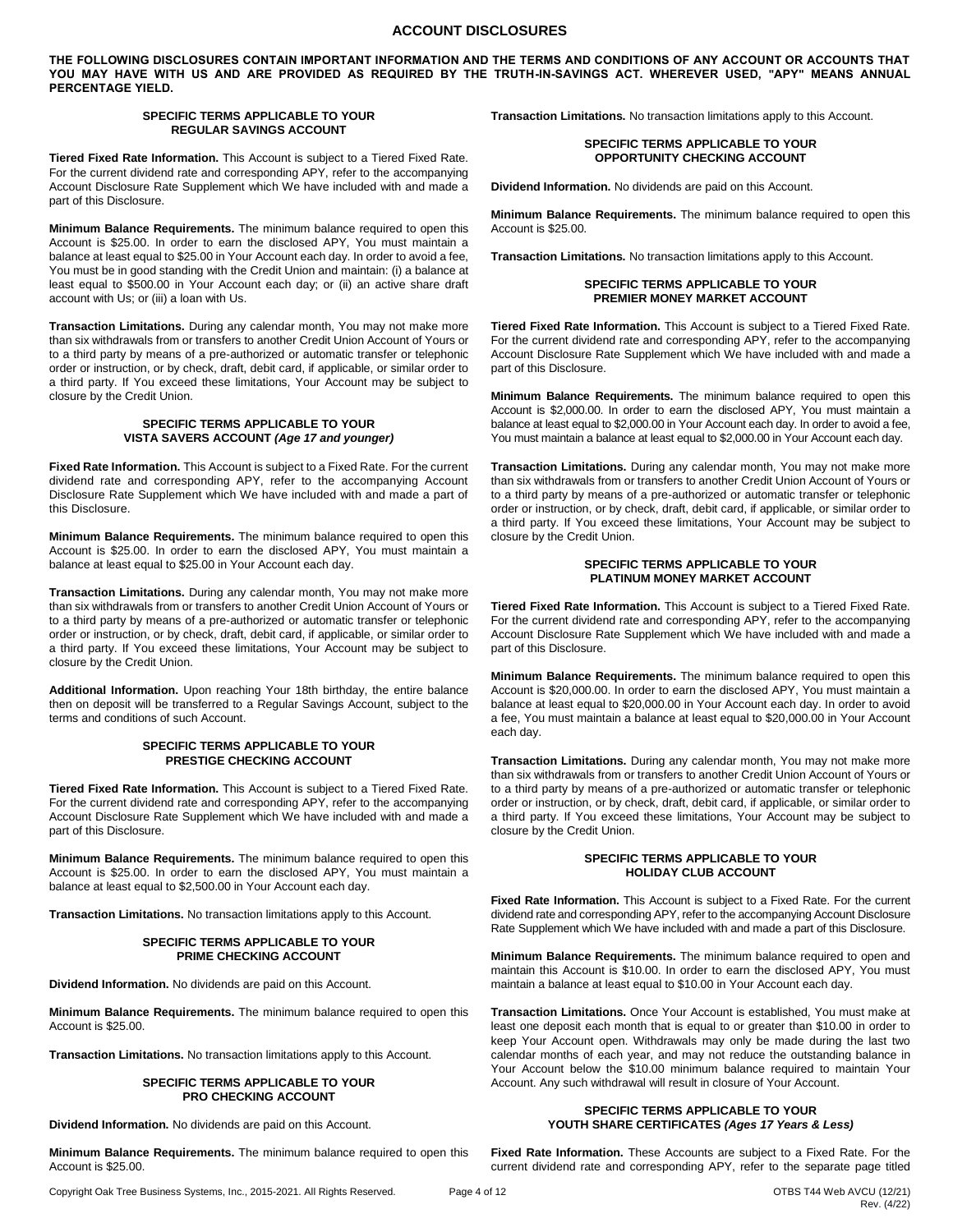# **ACCOUNT DISCLOSURES (continued)**

"Account Disclosure Rate Supplement" which We have included with and made a part of this Disclosure.

**Minimum Balance Requirements.** For the minimum balance required to open these Accounts, refer to the separate page titled "Account Disclosure Rate Supplement." You must maintain a balance equal to the minimum balance required to open Your Account each day to obtain the disclosed APY and to keep Your Account open.

**Transaction Limitations.** Once established, You cannot make additional deposits into Your Account. Any withdrawal of funds prior to the Maturity Date will be subject to the Early Withdrawal Provisions set forth below, and will result in closure of Your Account.

**Maturity Date.** Your Account will mature after the term indicated on the separate page titled "Account Disclosure Rate Supplement."

**Early Withdrawal Provisions.** We will impose a penalty if You withdraw any funds before the maturity date. For Accounts with a term to maturity that is less than 12 months, the penalty imposed will equal the greater of \$25.00 or 90 days' dividends on the amount withdrawn (subject in any event to a minimum of seven days' dividends during the first six days Your Account is open). For Accounts with a term to maturity that is greater than 11 months and less than 24 months, the penalty imposed will equal the greater of \$50.00 or 180 days' dividends on the amount withdrawn. For Accounts with a term to maturity that is greater than 23 months, the penalty imposed will equal the greater of \$100.00 or 365 days' dividends on the amount withdrawn.

**Renewal Policies.** Depending on the manner that You specify at the time You establish Your Account, You will select whether Your Account will or will not automatically renew at maturity. If You choose for Your Account to renew automatically at maturity, You will have a grace period of 10 calendar days following the Maturity Date to make withdrawals and/or deposits without penalty. If You choose for Your Account not to renew automatically at maturity, You will select from the following options: (i) a check with the funds then on deposits will be sent to the address We have on file for You; or (ii) the funds then on deposits will be transferred to Your share Account or to another account You have selected.

#### **SPECIFIC TERMS APPLICABLE TO YOUR STANDARD SHARE CERTIFICATES** *(Ages 18 Years & Greater)*

**Fixed Rate Information.** These Accounts are subject to a Fixed Rate. For the current dividend rate and corresponding APY, refer to the separate page titled "Account Disclosure Rate Supplement" which We have included with and made a part of this Disclosure.

**Minimum Balance Requirements.** For the minimum balance required to open these Accounts, refer to the separate page titled "Account Disclosure Rate Supplement." You must maintain a balance equal to the minimum balance required to open Your Account each day to obtain the disclosed APY and to keep Your Account open.

**Transaction Limitations.** Once established, You cannot make additional deposits into Your Account. Any withdrawal of funds prior to the Maturity Date will be subject to the Early Withdrawal Provisions set forth below, and will result in closure of Your Account.

**Maturity Date.** Your Account will mature after the term indicated on the separate page titled "Account Disclosure Rate Supplement."

**Early Withdrawal Provisions.** We will impose a penalty if You withdraw any funds before the maturity date. For Accounts with a term to maturity that is less than 12 months, the penalty imposed will equal the greater of \$25.00 or 90 days' dividends on the amount withdrawn (subject in any event to a minimum of seven days' dividends during the first six days Your Account is open). For Accounts with a term to maturity that is greater than 11 months and less than 24 months, the penalty imposed will equal the greater of \$50.00 or 180 days' dividends on the amount withdrawn. For Accounts with a term to maturity that is greater than 23 months, the penalty imposed will equal the greater of \$100.00 or 365 days' dividends on the amount withdrawn.

**Renewal Policies.** Depending on the manner that You specify at the time You establish Your Account, You will select whether Your Account will or will not automatically renew at maturity. If You choose for Your Account to renew automatically at maturity, You will have a grace period of 10 calendar days following the Maturity Date to make withdrawals and/or deposits without penalty. If You choose for Your Account not to renew automatically at maturity, You will select from the following options: (i) a check with the funds then on deposits will be sent to the address We have on file for You; or (ii) the funds then on deposits will be transferred to Your share Account or to another account You have selected.

#### **GENERAL TERMS APPLICABLE TO ALL ACCOUNTS**

**Member in Good Standing.** The Account services described in these Agreements and Disclosures are available to those members in good standing with the Credit Union. We reserve the right to suspend services to a member who is not in good standing, which includes, but is not limited to members that:

- do not maintain an open credit account or deposit Account after paying a \$5.00 non-refundable membership fee.
- have a delinquent loan.
- have an unresolved deposited returned check.
- have unpaid and uncollected credit union fees.
- have a negative balance on an Account.
- failed to comply with the terms and conditions of any lawful obligation with Us, and as a result, caused Us to suffer a financial loss.
- manipulated or otherwise used Our services or products in the furtherance of an illegal purpose.
- committed, or threatened, acts of violence against Our employees, agents or members.
- failed to conduct themselves in a civil and businesslike manner.
- committed or attempted to commit fraud

**Nonsufficient Funds Returns.** Any share draft or pre-authorized transfer, or transaction made through the use of a debit card, or other electronic means, as is applicable (including any in-person transaction), that is presented to Us for payment on Your Account when Your Account lacks sufficient collected funds to pay any such item may, at Our option, be returned for nonsufficient funds or We may honor any such item and charge You a fee for doing so.

**Overdraft Balance Calculation.** When processing transactions that debit or credit Your Account, We start each Business Day with Your final Account balance from the preceding Business Day. The final balance takes into account all of the debit and credit transactions that were settled that Business Day pursuant to Our Funds Availability Policy, as well as any other debits or credits to Your Account that were finally settled that day, as described above in the "Deposit of Items" and "Collection and Processing of Items" sections of the Account Agreement. This starting balance at the beginning of a Business Day (the preceding Business Day's final balance) is sometimes referred to as Your "actual balance."

As credits and debits to Your Account are received by Us, We add them to and subtract them from Your actual balance. Examples of credits include, but are not limited to, electronic direct deposits, check deposits that have been fully and finally collected, ACH credits that have settled that day, and cash deposits made to one of Our tellers. Examples of debits include, but are not limited to, checks drawn on Your Account that are presented to Us for payment, electronic fund transfer (EFT) debit transactions (such as preauthorized payments and settled EFT debits), memo-posted EFT debits (EFT debits that We have authorized but which have not been settled), and Credit Union fees and charges. The result of this calculation at any given point in time is called Your "available balance."

For the purpose of determining whether an overdraft has occurred, We use Your available balance. First, We add all of the settled credit transactions to the beginning actual balance. Then, We subtract all of the debit transactions that settled that day. We also subtract all of the pending debit transactions. This determines the available balance for overdraft purposes. Each debit transaction that We process when Your Account has a negative available balance is an overdraft, subject to an overdraft charge.

Subject to applicable law, You are responsible for paying any overdraft fees and charges assessed in connection with Our payment of an overdraft, as well as any NSF fees charged to Your Account when We dishonor and return an item for nonsufficient funds. It is Your responsibility to know Your Account balance, and if You have any questions You should contact a Credit Union representative.

**Withdrawal of Dividends Prior to Maturity.** For all certificate Accounts, the Annual Percentage Yield assumes dividends remain on deposit until maturity. A withdrawal will reduce earnings.

**Additional Transaction Limitations.** For all Accounts (except share draft Accounts), the Credit Union reserves the right to require a member intending to make a withdrawal to give written notice of such intent not less than 7 and up to 60 days before any such withdrawal.

**Nature of Dividends.** Dividends are paid from current income and available earnings, after required transfers to reserves at the end of a dividend period.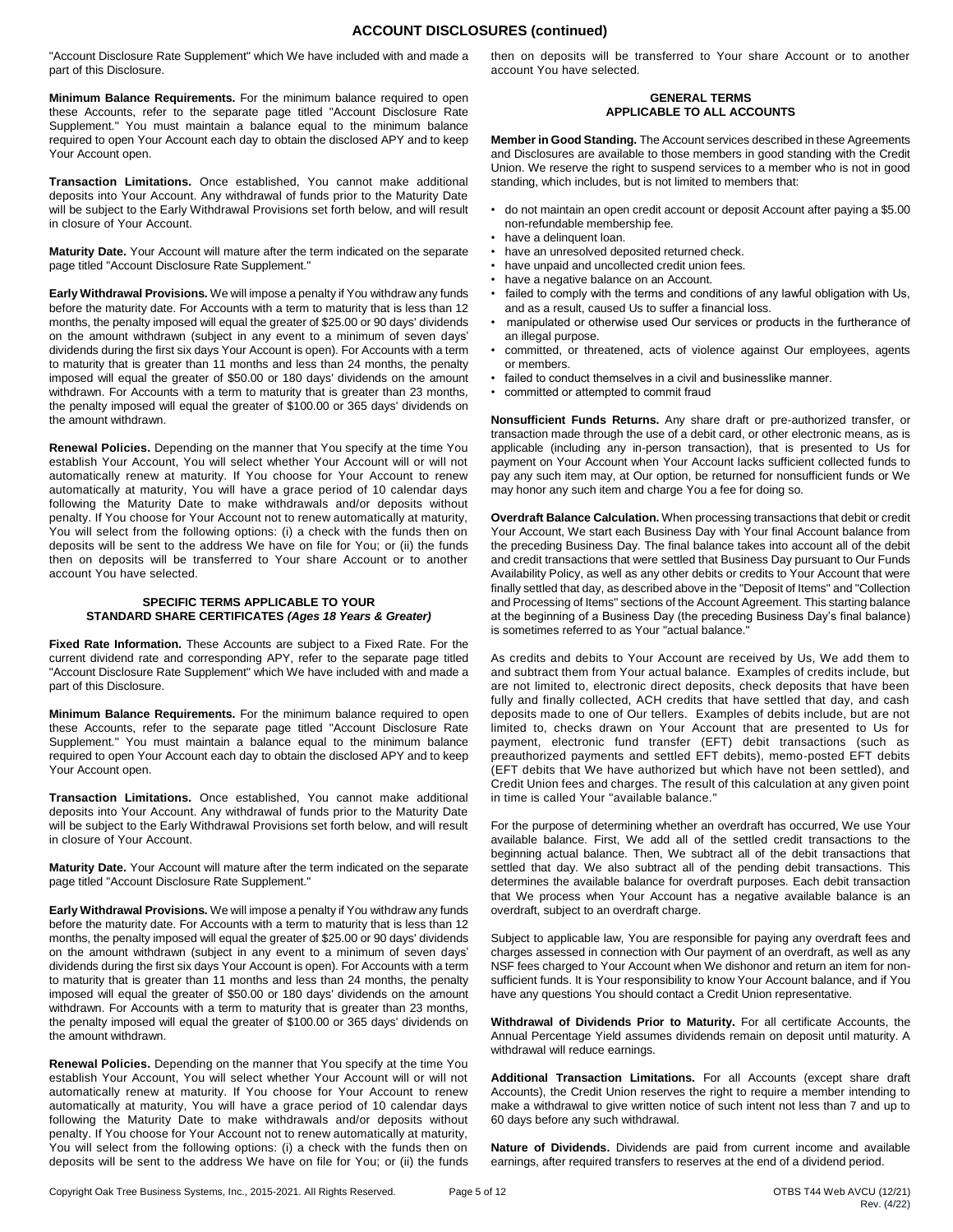**Compounding and Crediting.** For all dividend-bearing Accounts, dividends will be earned daily for each day on which Your balance exceeds the minimum balance requirement for Your Account. For all dividend-bearing Accounts, the dividend period is Monthly and dividends will be compounded and credited to Your Account Monthly.

**Balance Computation Method.** For all dividend-bearing Accounts (except term Accounts), dividends are calculated by the daily balance method which applies a daily periodic rate to the balance in the Account each day. For term Accounts, dividends are calculated by the average daily balance method which applies a daily periodic rate to the average daily balance for the average daily balance

calculation period. The average daily balance is determined by adding the full amount of the principal in Your Account for each day of the period and dividing that figure by the number of days in the period.

**Accrual on Noncash Deposits.** For dividend-bearing Accounts, dividends will begin to accrue on the business day that You deposit noncash items (e.g. checks) into Your Account.

**Fees and Charges.** Any fees and charges applicable to Your Account are disclosed on the accompanying schedule of fees and charges provided in conjunction with these Agreements and Disclosures.

# **ELECTRONIC SERVICES AGREEMENT AND DISCLOSURE**

**THIS IS YOUR ELECTRONIC SERVICES AGREEMENT AND DISCLOSURE. IT INCLUDES NECESSARY FEDERAL STATEMENTS AS REQUIRED BY THE ELECTRONIC FUND TRANSFER ACT (15 U.S.C. SECTION 1693 ET SEQ) AND ANY SPECIAL INSTRUCTIONS REGARDING THE USE OF YOUR AUTOMATED TELLER MACHINE (ATM) CARD OR VISA DEBIT CARD, OUR AUDIO RESPONSE SYSTEM ("AUDIO 24"), OUR INTERNET ACCOUNT ACCESS SYSTEM ("ONLINE BANKING"), OUR BILL PAYMENT SYSTEM ("INTERNET BILL PAYMENT") AND OUR INTERNET REMOTE ACCESS SYSTEM ("MOBILE BANKING"), EACH WITH THEIR CORRESPONDING PERSONAL IDENTIFICATION NUMBER (PIN) OR ACCESS CODE AND ANY CHECKS YOU AUTHORIZE TO BE PROCESSED ELECTRONICALLY ("E-CHECK").** 

**ATM CARD, VISA DEBIT CARD, AUDIO 24, ONLINE BANKING, INTERNET BILL PAYMENT, MOBILE BANKING AND E-CHECK AGREEMENT.** This Agreement applies to any electronic fund transfer made to or from Your Account(s) by You or by any user who has access to Your Account with actual, apparent or implied authority for use of Your Account. Electronic fund transfers to and from Your Account can be made through the use of, but may not be limited to the following: (a) Your Card in Automated Teller Machines (ATMs) or at any place that it is honored including those transactions made through the use of the appropriate PIN in conjunction with Your Card; (b) Our Audio 24 system; (c) Our Online Banking system; (d) Our Internet Bill Payment system; (e) Our Mobile Banking system; and (f) any check which You authorize the payee to process electronically. An electronic fund transfer is any transfer of funds which is performed through the use of Your Card, Our Audio 24 system, Our Online Banking system, Our Internet Bill Payment system, Our Mobile Banking system, E-Check or other electronic device. You understand that Your Card and any Personal Identification Numbers (PINs) or Access Codes are issued by Us and are not transferable. The use of Your Card, PIN and/or any other Account access device is subject to the following terms. You agree: (a) to abide by Our rules and regulations as amended related to the use of Your Card, PIN and/or other Account access device; (b) that We may follow all instructions given to Machines; (c) not to use Your Card for illegal transactions including, but not limited to, advances made for the purpose of gambling and/or wagering where such practices are in violation of applicable state and/or federal law; and (d) that each withdrawal by You or by any authorized user of Your Card or PIN may be charged to Your share or share draft Account, as appropriate, and will be treated as though it were a share withdrawal except that: (1) We may charge withdrawals to Your share Account in any order We determine; and (2) We cannot honor stop payment requests on ATM and POS withdrawals.

We may, but are under no obligation to do so, process an Electronic Fund Transfer that exceeds the balance in Your share and/or share draft Account. In the event that any such transfer occurs, You agree to immediately pay Us the overdrawn amount and to the extent permitted by law, any associated fees and charges. For security reasons there are limits on the number of transactions that may be processed each day.

**ISSUANCE OF PERSONAL IDENTIFICATION NUMBERS AND ACCESS CODES.** You will be issued separate Personal Identification Numbers (PINs) to be used in conjunction with ATM Card and VISA Debit Card transactions and separate Access Codes to be used in conjunction with Audio 24, Online Banking, Internet Bill Payment and Mobile Banking. Your use of Your PIN or Access Code is Your authorization to Us to withdraw funds from Your share Account or Your share draft Account to cover such transactions.

**OTHER AGREEMENT.** If electronic fund transfer transactions involve other agreements You have with Us, the terms of those agreements will apply as well.

**BUSINESS DAYS.** Every day is a business day except Saturdays, Sundays and holidays.

**DELAYED FUNDS AVAILABILITY NOTICE.** Subject to Our Delayed Funds Availability Policy, deposits made at Alta Vista Credit Union locations may not be posted to Your Account until they are received and verified by Us. All deposited items are removed from machines each business day. We are not responsible for delays in deposit posting due to improper identification. See Our Funds Availability Policy Disclosure for Our policy regarding the availability of Your deposits.

# **TYPES AND LIMITATIONS OF SERVICES**

Copyright Oak Tree Business Systems, Inc., 2015-2021. All Rights Reserved. Page 6 of 12 OTBS T44 Web AVCU (12/21) **ATM CARD TRANSACTIONS.** You may use Your Card in conjunction with Your PIN in any of Our network of ATMs and such other machines or facilities as We

may designate, to deposit cash and checks to Your share and share draft Account(s). You may also use Your Card in conjunction with Your PIN in any of Our network of ATMs and such other machines or facilities as We may designate, not to exceed \$500.00 per business day (share, share draft and line of credit combined), subject to the available funds in Your Account, to make the following transactions: (a) transfer funds between Your share and share draft Account(s); and (b) make balance inquiries on Your share and share draft Account(s) with Us.

**VISA DEBIT CARD TRANSACTIONS.** You may use Your Card in conjunction with Your PIN in any of Our network of ATMs and such other machines or facilities as We may designate, to deposit cash and checks to Your share and share draft Account(s). You may also use Your Card in conjunction with Your PIN in any of Our network of ATMs and such other machines or facilities as We may designate, not to exceed \$760.00 per business day (share, share draft and line of credit combined), subject to the available funds in Your Account, to make the following transactions: (a) transfer funds between Your share and share draft Account(s); and (b) make balance inquiries on Your share and share draft Account(s) with Us.

You may also use Your Card in conjunction with Your PIN to purchase goods and services ("POS") at any business establishment where the Card is accepted, not to exceed \$1,000.00 per business day (share, share draft and line of credit combined), subject to the available funds in Your Account. The sum of ATM and POS transactions may not at any time exceed \$1,760.00 (share, share draft and line of credit combined).

**AUDIO 24 TRANSACTIONS.** You may use Audio 24 in conjunction with Your Access Code and a touch-tone telephone to make the following types of transactions: (a) make check withdrawals from Your share and share draft Account(s), not to exceed \$5,000.00 per transaction; (b) transfer funds between Your share and share draft Account(s), not to exceed \$10,000.00 per business day; (c) make balance inquiries on Your share and share draft Account(s) with Us; (d) pay Credit Union loans and lines of credit from Your share, share draft, money market and other Accounts; (e) obtain tax information for deposit Accounts and loan accounts with the Credit Union; (f) obtain the date and amount of Your last payroll deposit; (g) make advances on Your line of credit, home equity line of credit and/or VISA credit card account(s) with Us, not to exceed the lesser of \$5,000 or Your available credit; (h) stop payment of an unpaid share draft You have issued; and (i) make miscellaneous inquiries on Credit Union services that affect Your Account. Audio 24 operates 24 hours every day. If You attempt to use the system and are told that "the system is not available," please call back later when service is restored.

**ONLINE BANKING TRANSACTIONS.** You may use Online Banking in conjunction with Your Access Code, an internet connection and a personal computer for the following services: (a) transfer funds from Your share and share draft Account(s), not to exceed \$10,000.00 per transaction; (b) make balance and transaction inquiries on Your line of credit, home equity line of credit and/or VISA credit card account(s) with Us; (c) make bill payments to preauthorized creditors; (d) make advances on Your home equity line of credit and/or VISA credit card account(s) with Us; (e) stop payment of an unpaid share draft You have issued; (f) initiate preauthorized recurring transfers; and (g) make miscellaneous inquiries on Credit Union services that affect Your Account. Online Banking operates 24 hours every day. If You attempt to use the system and are told that "the system is not available," please try again later when service is restored.

Rev. (4/22) **INTERNET BILL PAYMENT TRANSACTIONS.** You may use Internet Bill Payment in conjunction with Your Access Code, an internet connection and a personal computer to issue payments on Your behalf to payees listed in Our database. Payments cannot, at any time, exceed: (i) \$10,000.00 per transaction; and (ii) \$20,000.00 per business day. In order to use Internet Bill Payment, You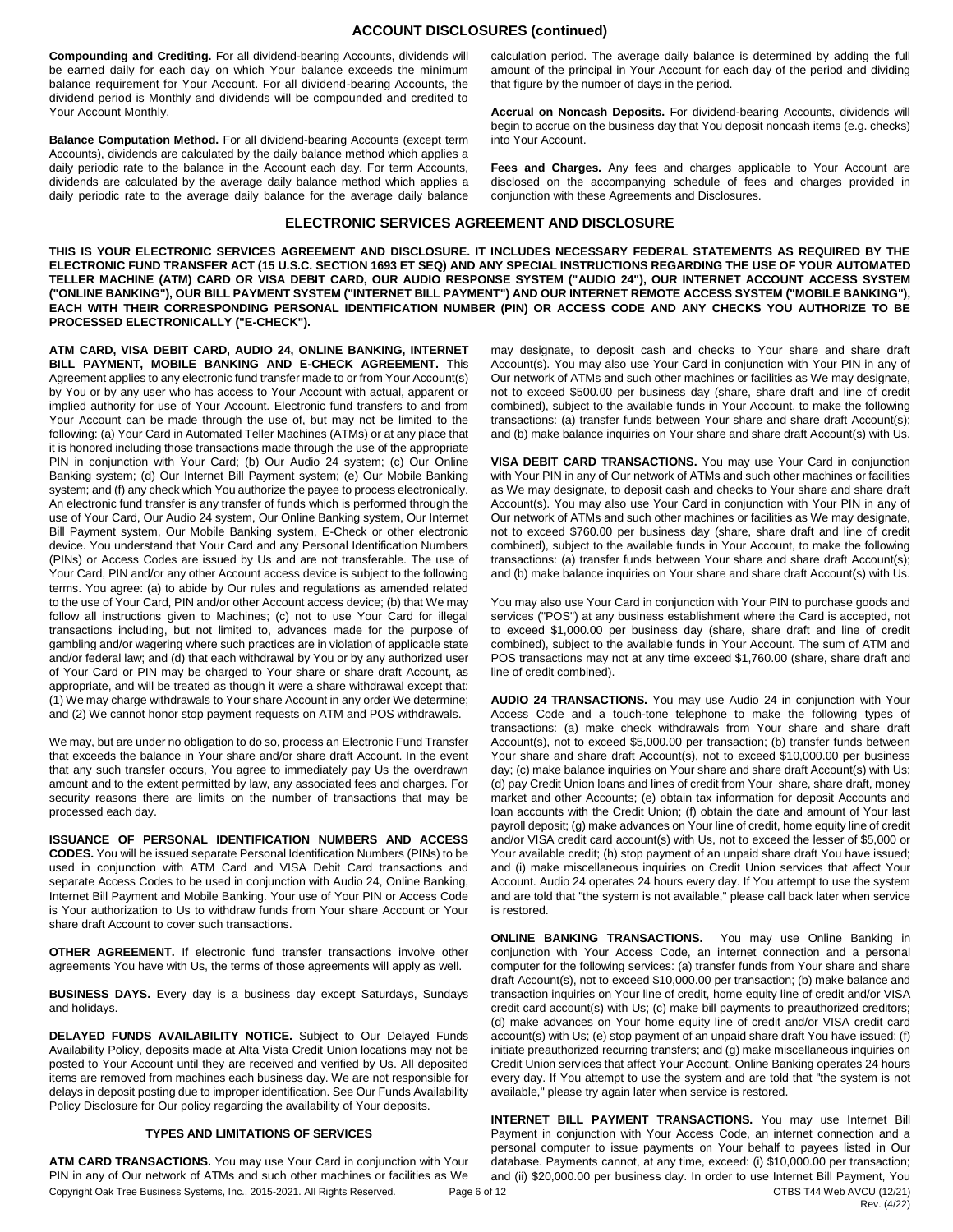# **ELECTRONIC SERVICES AGREEMENT AND DISCLOSURE (continued)**

must have a share draft Account with Us. By completing an Internet Bill Payment transaction, You authorize Us to post such payments to Your share draft Account. Payments will be made by check or electronic transfer and will be sent to the payee on the business day following the date You designate it be sent. The Credit Union cannot guarantee the time any payment will reach any of Your payees and accepts no liability for any service fees or late charges levied against You. Payments requested to be sent on dates that do not exist in a given month (e.g. February 30th or April 31st), or fall on Saturdays, Sundays, federal reserve and other Credit Union observed holidays will be sent on the next business day. You may also check status of payments previously authorized through the Internet Bill Payment system. Internet Bill Payment operates 24 hours every day. If You attempt to use the system and are told that "the system is not available," please try again later when service is restored.

**MOBILE BANKING TRANSACTIONS.** At the present time, You may use Mobile Banking in conjunction with Your Access Code and an internet enabled mobile computing device (e.g. smartphone or tablet) to transfer funds from Your share and share draft Account(s), not to exceed \$10,000.00 per transaction. Mobile Banking operates 24 hours every day. If You attempt to use the system and are told that "the system is not available," please try again later when service is restored.

You may also use the Mobile Banking platform to access the Remote Deposit system to initiate the deposit of checks into Your share and share draft Account(s) You have with Us by using an internet enabled mobile computing device (e.g. smartphone or tablet), an imaging application/device, special software and an Access Code and/or User ID, You understand and agree that the remote deposit of Items into Your deposit accounts with Us through use of Remote Deposit are not subject to the Electronic Fund Transfer Act (15 U.S.C. § 1693 *et seq.*) or Regulation E (12 CFR 1005.1 *et seq.*). The remote deposit of Items into Your designated deposit accounts with Us is instead governed solely by the terms and conditions set forth in the separate remote deposit capture agreement.

**E-CHECK TRANSACTIONS.** You may authorize a merchant or other payee to make a one-time electronic payment from Your checking Account using information from Your check ("E-Check") to: (a) pay for purchases; or (b) pay bills.

**OWNERSHIP OF ACCESS DEVICES.** Your Card and/or any other Account access device will remain Our property and any such Card or other Account access device We may issue may be cancelled or its use restricted by Us at any time without notice, except as may be required by applicable law. You agree to surrender any such Card and/or access device and to discontinue its use immediately upon Our request. You will be required to return any Account access device(s) to Us immediately upon the closing of Your Account.

**NOTIFICATION OF PRE-AUTHORIZED DEPOSITS.** If You have arranged to have direct deposits made to Your Account at least once every 60 days (from Your employer, the federal government or other payor), You can call Us at 909.809.3838 to find out whether or not the deposit has been made.

**RIGHT TO STOP PRE-AUTHORIZED PAYMENTS.** If You want to stop any preauthorized payments, call Us at 909.809.3838 or write Us at 1425 W Lugonia Avenue, Redlands, CA 92374 in time for Us to receive Your stop payment request 3 business days or more before the payment is scheduled to be made. If You call, We may also require You to put Your request in writing and get it to Us within 14 days after You call. To be sure that a third party does not bill You again for the "stopped" payment or to cancel the entire pre-authorized payment arrangement, contact the third party.

To ensure that recurring preauthorized charges established and authorized by You are not interrupted in the event that Your Card or other Access Device is reissued, We may, but are under no obligation to do so, enroll Your account in automatic account information update services that communicate new Card/Access Device information to the service providers with whom You have established preauthorized recurring charges, the purpose of which is to ensure charges You authorize continue without interruption.

**NOTICE OF VARYING AMOUNTS.** If regular pre-authorized payments may vary in amount, the person You are going to pay will tell You, 10 days before each payment, when it will be made and how much it will be. You may choose instead to get this notice only when the payment would differ by more than a certain amount from the previous payment, or when the amount would fall outside certain limits that You set.

**OUR LIABILITY FOR FAILURE TO STOP PAYMENT.** If You order Us to place a stop payment on one of Your pre-authorized payments 3 business days or more before the transfer is scheduled, and We do not do so, We will be liable for losses or damages, to the extent provided by law.

Copyright Oak Tree Business Systems, Inc., 2015-2021. All Rights Reserved. Page 7 of 12 OTBS T44 Web AVCU (12/21) **TRANSACTION SLIPS.** Except for mail-in transactions and certain small-value transactions, You can get a receipt at the time You make any transaction to or

from Your Account through the use of Your Card. When an electronic fund transfer has been made during any given month, You will receive a monthly statement to reflect all electronic fund transfers to or from Your Account during that statement period. In any case, You will receive a statement at least quarterly.

**FEES.** We may assess reasonable charges against Your Account for transactions performed at electronic terminals. If so, We will specify any charges for these or other types of electronic transactions, including automatic transfers, on an accompanying pricing document. We will explain the charges to You when You open Your Account. You will be provided with a fee schedule, and other specified information after Your Account is established. Additional fee schedules are available at any of Our office locations. When You use an ATM not owned by Us, You may be charged a fee by the ATM operator, or any network used, and You may be charged a fee for a balance inquiry even if You do not complete a fund transfer.

**LIABILITY FOR FAILURE TO COMPLETE TRANSACTIONS.** If We do not properly complete a transaction to or from Your Account according to this Agreement, We will be liable for Your losses or damages. However, We will not be liable if: (a) Your Account does not contain enough available funds to make the transaction through no fault of Ours; (b) the ATM where You are making the transfer does not have enough cash; (c) the terminal was not working properly and You knew about the breakdown when You started the transaction; (d) circumstances beyond Our control prevent the transaction despite reasonable precautions that We have taken; (e) Your Card is retrieved or retained by an ATM; (f) Your Card or PIN has been reported lost or stolen and We have blocked the Account; (g) the money in Your Account is subject to legal process or other claim; (h) there are other lawful exceptions established by Us and You are given proper advance notice of them; (i) You exceed any limits on Your Account: and (j) the VISA Debit Card network does not allow the transaction to proceed due to antifraud or similar consumer protections employed by that network.

**LIABILITY FOR UNAUTHORIZED USE.** Telephone Us at once at 909.809.3838 or write to Us at 1425 W Lugonia Avenue, Redlands, CA 92374 if You believe Your Card or PIN have been lost or stolen or if You believe that an electronic fund transfer has been made without Your permission using information from Your check. Telephoning is the best way of keeping Your possible losses down. You could lose all of the money in Your Account (plus Your maximum overdraft line of credit, if applicable).

If You tell Us within 2 business days after You learn of the loss or theft of Your Card or PIN, You can lose no more than \$50.00 if someone uses Your Card or PIN without Your permission. If You fail to tell Us within 2 business days after You learn of the loss or theft of Your Card or PIN and We can prove that We could have stopped someone from using Your Card or PIN without Your permission if You had told Us, then You could lose as much as \$500.00.

Also, if Your statement shows transfers that You did not make, including those made by Card, PIN or other means, You will tell Us at once. If You do not tell Us within 60 days after the statement was mailed to You, You may not get back any money You lost after the 60 days if We can prove that We could have stopped someone from taking the money if You had told Us in time. If a valid reason (such as a long trip or hospital stay) keeps You from giving Us notice, We will extend the time periods. **Exception:** You will have no liability for unauthorized use of Your VISA Debit Card as long as You report the loss or theft of Your VISA Debit Card within 2 business days. **These exceptions do not apply to: (a) transactions that originate at an ATM; or (b) transactions that originate from Your negligence; or (c) transactions that originate from Your fraudulent use of Your VISA Debit Card; or (d) transactions processed through non-VISA networks without cardholder PIN validation.** 

**IN CASE OF ERRORS OR IF YOU HAVE QUESTIONS ABOUT ELECTRONIC TRANSFERS.** Telephone Us at 909.809.3838, or write to Us at 1425 W Lugonia Avenue, Redlands, CA 92374 as soon as You can, if You think Your statement or receipt is wrong or if You need more information about a transaction listed on the statement or receipt. We must hear from You no later than 60 days after We send You the first statement on which the problem or error appeared.

- (1) Tell Us Your name and Account number.
- (2) Describe the error or the transfer You are unsure about, and explain as clearly as You can why You believe it is an error or why You need more information.
- (3) Tell Us the dollar amount of the suspected error.

If You tell Us orally, We may require that You send Us Your complaint or question in writing within 10 business days.

Rev. (4/22) We will determine whether an error occurred within 10 business days after We hear from You and will correct any error promptly. If We need more time, however, We may take up to 45 days to investigate Your complaint or question. If We decide to do this, We will credit Your account within 10 business days for the amount You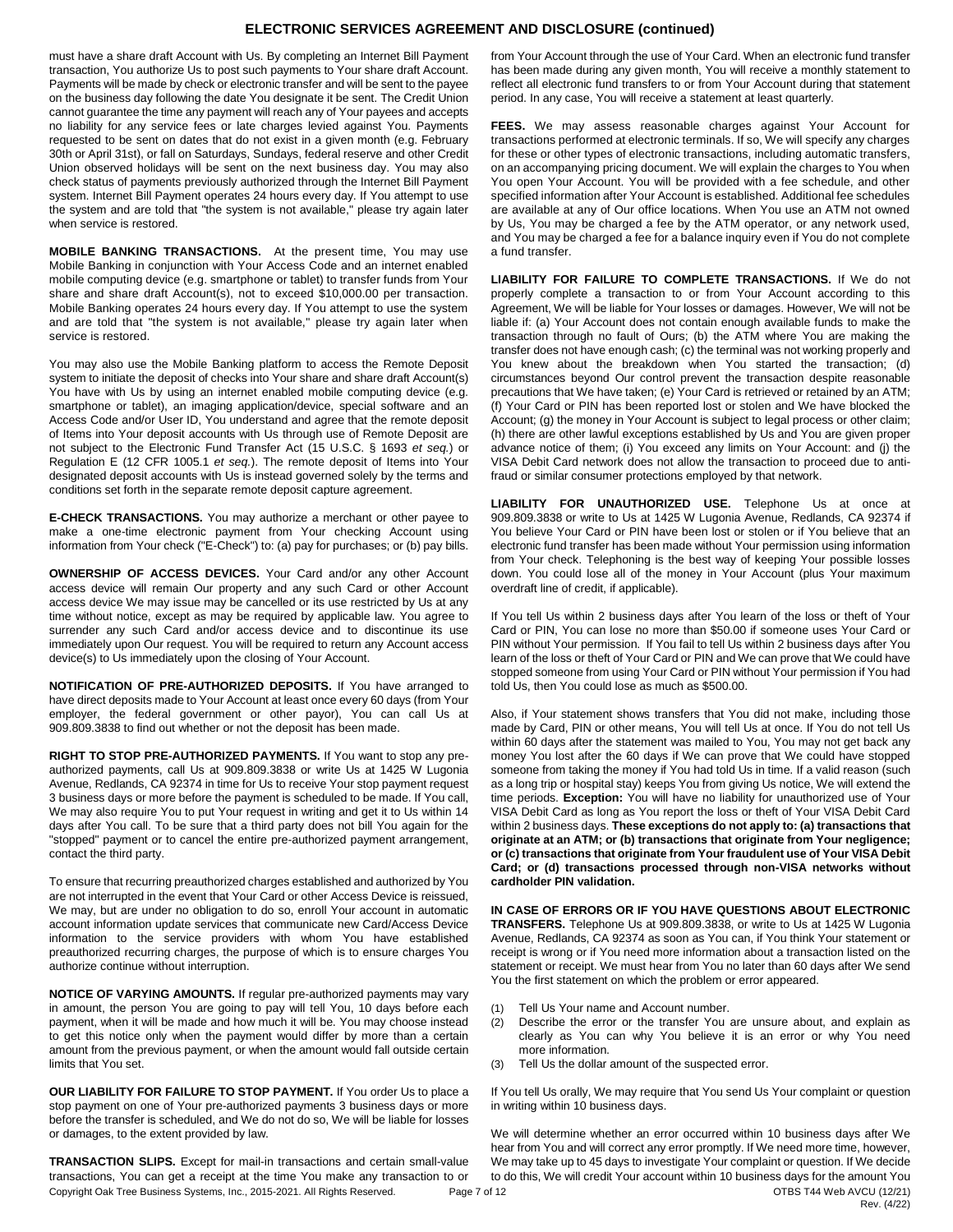# **ELECTRONIC SERVICES AGREEMENT AND DISCLOSURE (continued)**

think is in error, so that You will have the use of the money during the time it takes Us to complete Our investigation. If We ask You to put Your complaint or question in writing and We do not receive it within 10 business days, We may not credit Your account.

For errors involving new accounts, point-of-sale, or foreign-initiated transactions, We may take up to 90 days to investigate Your complaint or question. For new accounts, We may take up to 20 business days to credit Your account for the amount You think is in error.

We will tell You the results within 3 business days after completing Our investigation. If We decide that there was no error, We will send You a written explanation. You may ask for copies of the documents that We used in Our investigation.

**UNAUTHORIZED TRANSFERS.** To report a lost or stolen Card, PIN, Access Code or any combination thereof, You will call Us at 909.809.3838. You may also report the loss of a Card, PIN, Access Code or any combination thereof, by writing to Us at 1425 W Lugonia Avenue, Redlands, CA 92374. You should also call the number or write to the address listed above if You believe a transfer has been made using the information from Your check without Your permission.

**FOREIGN TRANSACTIONS.** For transactions initiated in foreign countries and foreign currencies, the exchange rate between the transaction currency and the billing currency (U.S. dollars) will be: (a) a rate selected by VISA from the range of rates available in wholesale currency markets for the applicable central processing date, which rate may vary from the rate VISA itself receives; or (b) the governmentmandated rate in effect for the applicable central processing date. For transactions that are initiated in a foreign currency, You will be charged 1.00% of the final settlement amount. For transactions occurring in foreign countries and initiated in U.S. Dollars, You will be charged 0.80% of the final settlement amount. Transactions initiated via the internet with merchants or other parties located outside of the United States of America are deemed to occur in the foreign country where the merchant or other party is located.

**DISCLOSURE OF ACCOUNT INFORMATION.** We may disclose information to third parties about Your Account or transfers You make: (1) when it is necessary to complete an electronic transaction; or (2) in order to verify the existence and conditions of Your Account for a third party such as a credit bureau or merchant; or (3) in order to comply with a government agency or court order, or any legal process; or (4) if You give Us written permission.

**TERMINATION.** We may terminate Your right to use Your Card, PIN or Access Code, or cancel this Agreement at any time upon written notice. You may request termination of these services in writing.

**CHANGE IN TERMS.** We may change the terms and charges for the services shown in this Agreement and may amend this Agreement from time to time upon proper notice to You.

**GOVERNING LAW.** This Agreement is controlled and governed by the laws of the State of California, except to the extent that such laws are inconsistent with controlling federal law.

# **FUNDS AVAILABILITY POLICY DISCLOSURE**

#### **EXCEPT FOR CHECKS DRAWN ON FOREIGN BANKS IN FOREIGN COUNTRIES, THIS DISCLOSURE DESCRIBES YOUR ABILITY TO WITHDRAW FUNDS FROM TRANSACTION ACCOUNTS AT ALTA VISTA CREDIT UNION. YOU SHOULD ALSO REFER TO THE SECTION OF THESE AGREEMENTS AND DISCLOSURES THAT DESCRIBES THE DETAILS OF YOUR SPECIFIC ACCOUNT TYPE FOR ADDITIONAL INFORMATION.**

**Your Ability To Withdraw Funds.** Our policy is to delay the availability of funds from Your cash and check deposits. During the delay, You may not withdraw the funds in cash and We will not use the funds to pay checks that You have written.

**Determining the Availability Of A Deposit.** The length of the delay is counted in business days from the day of Your deposit. Every day is a business day except Saturdays, Sundays, and federal holidays. If You make a deposit before 6:00 p.m. on a business day that We are open, We will consider that day to be the day of Your deposit. However, if You make a deposit after 6:00 p.m. or on a day We are not open, We will consider that the deposit was made on the next business day We are open.

The length of the delay varies depending on the type of deposit and is explained below.

#### *Same-Day Availability*

Funds from the following types of deposits will be available on the day We receive the deposit:

Funds from electronic direct deposits to Your Account.

#### *Next-Day Availability*

Funds from the following types of deposits will be available on the 1st business day after the day We receive Your deposit:

- U.S. Treasury checks that are payable to You.
- Wire transfers.
- Checks drawn on Us.

If You make the deposit in person to one of Our employees, funds from the following deposits are also available on the 1st business day after the day of Your deposit:

- Cash.
- State and local government checks that are payable to You.
- Cashier's, certified, and teller's checks that are payable to You.
- Federal Reserve Bank checks, Federal Home Loan Bank checks, and postal money orders, if these items are payable to You.

If You do not make Your deposit in person to one of Our employees (for example, if You mail the deposit), funds from these deposits will be available on the 2nd business day after the day We receive Your deposit.

#### *Other Check Deposits*

The first \$225.00 of funds from other check deposits will be available on the 1st business day after the day of Your deposit. The remaining funds will be available on the 2nd business day after the day of Your deposit. For example, if You deposit a check of \$700.00 on a Monday, \$225.00 of the deposit is available on Tuesday. The remaining \$475.00 is available on Wednesday.

**Longer Delays May Apply.** Funds You deposit by check may be delayed for a longer period under the following circumstances:

- We believe a check You deposit will not be paid.
- You deposit checks totaling more than \$5,525.00 on any one day.
- You redeposit a check that has been returned unpaid.
- You have overdrawn Your account repeatedly in the last six months.
- There is an emergency, such as failure of computer or communication equipment.

We will notify You if We delay Your ability to withdraw funds for any of these reasons, and We will tell You when the funds will be available. They will generally be available no later than the 7th business day following the day of Your deposit. In any case, We reserve the right to refuse an item for deposit or encashment.

**Special Rules For New Accounts.** If You are a new member, the following special rules will apply during the first 30 days Your Account is open. Funds from electronic direct deposits to Your Account will be available on the day We receive the deposit. Funds from deposits of cash, wire transfers, and the first \$5,525.00 of a day's total deposits of cashier's, certified, teller's, traveler's, and federal, state and local government checks will be available on the 1st business day after the day of Your deposit if the deposit meets certain conditions. For example, the checks must be payable to You. The excess over \$5,525.00 will be available on the 9th business day after the day of Your deposit. If Your deposit of these checks (other than a U.S. Treasury check) is not made in person to one of Our employees, the first \$5,525.00 will not be available until the 2nd business day after the day of Your deposit. Funds from all other check deposits will be available on the 11th business day after the day of Your deposit.

**ATM Deposits.** For deposits made at ATMs owned and operated by the Credit Union, deposits will become available for withdrawal on the 2nd business day following the day of deposit. For deposits made at ATMs not owned and operated by the Credit Union, deposits will become available for withdrawal on the 5th business day following the day of deposit. All ATMs that We own or operate are identified as Our machines.

**Holds on Other Funds.** If We cash a check for You that is drawn on another institution, We may withhold the availability of a corresponding amount of funds that are already in Your Account. Those funds will be available to You at the time that the funds from the check We cashed for You would have been available if You had deposited it. If We accept for deposit a check that is drawn on another institution, We may make funds from the deposit available for withdrawal immediately but delay Your availability to withdraw a corresponding amount of funds that You have on deposit in another account with Us. The funds in the other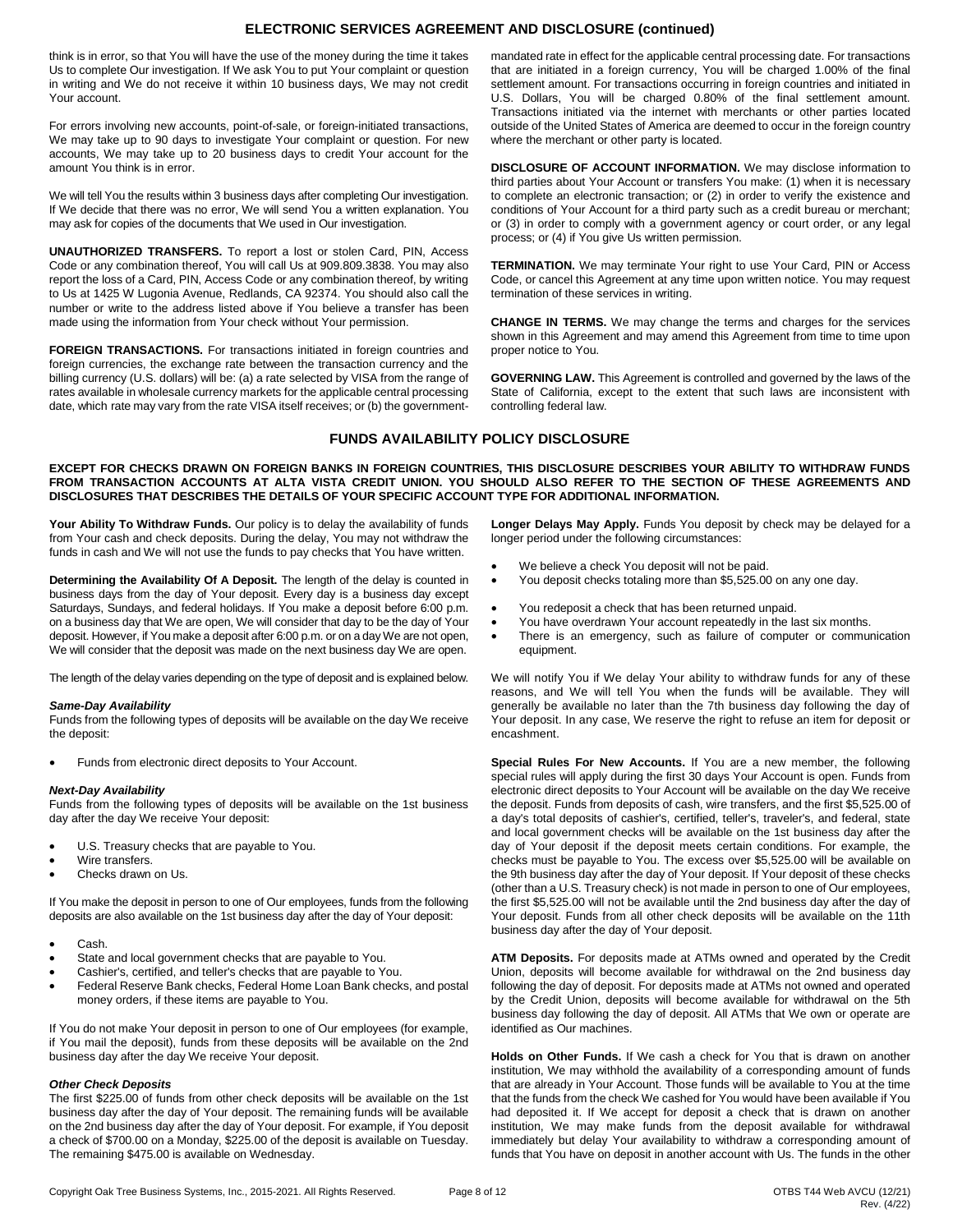#### **FUNDS AVAILABILITY POLICY DISCLOSURE (continued)**

account would then not be available for withdrawal until the time periods that are described elsewhere in this policy for the type of check that You deposited.

**Location of Check Endorsements.** Federal law requires all check endorsements to be in the first 1-1/2 inches of the trailing edge of the back of the check. The trailing edge is opposite the left side of the face of the check, the side of the check just behind Our address. You will be responsible for any costs incurred by Us due to delays in returning checks deposited into Your Account that do not comply with the endorsement standards.

**Dividend Payment Policy.** See the Account Disclosures section in these Agreements and Disclosures for Our policy on the payment of dividends.

# **WIRE TRANSFER AGREEMENT**

#### **THESE ARE THE TERMS AND CONDITIONS WHENEVER YOU REQUEST A WIRE TRANSFER OF FUNDS FROM YOUR ACCOUNT(S) WITH US BASED UPON YOUR ORAL OR WRITTEN REQUEST. WE WILL PROVIDE WIRE TRANSFER SERVICES AS A MEANS TO INITIATE DOMESTIC AND INTERNATIONAL TRANSFERS FOR YOU, SUBJECT TO THE TERMS OF THIS AGREEMENT, WHICH YOU AGREED TO BY SIGNING YOUR APPLICATION FOR MEMBERSHIP WITH US AT THE TIME THAT YOUR ACCOUNT WAS ESTABLISHED.**

This Wire Transfer Agreement applies to wire transfers that are not "Remittance Transfers" as defined in the Electronic Fund Transfer Act (15 U.S.C. 1693o-1) and Regulation E, Subpart B (12 CFR 1005.30 *et seq.*).

We are authorized to charge Your Account for the payment of wire transfer requests. If more than one Account(s) is designated, We may charge any of the designated Accounts unless You give Us specific written directions otherwise. Your transfer requests may involve the transfer of funds from any of Your designated Accounts with Us to another account You have with Us, to any other financial institution, or to a third party or account of a third party maintained with Us or any other financial institution. There are no restrictions or limitations on the amounts which may be ordered or requested, or on the location or address of the beneficiary of a transfer unless You give Us written instructions to the contrary.

The party(ies) named in Your application for membership are the Authorized Persons who may issue payment orders to Us for the initiation of wire transfers or to receive telephone calls from Us, in accordance with this Agreement, for the purpose of confirming payment orders for the initiation of wire transfers which have been transmitted to Us under this Agreement for any Account designated in Your application for membership. For confirmation purposes, We may call any party designated in Your application for membership. If more than one Authorized Person is named, any one of them may issue payment orders on any designated Account.

Wire transfer requests must be given to Us in compliance with Our cut-off hours as established from time to time by Us. We are not responsible for the accuracy of a routing number which You supply verbally and which is contained in Your wire transfer request. Wire transfer requests received by Us after Our cut-off hours may be treated as if received on the following business day.

We have no obligation to accept or execute any wire transfer request. We will provide You telephonic notice of rejection. If We are unable to reach You by telephone, We may at Our option give You notice of rejection in writing.

If We accept a wire transfer request consistent with this Agreement, You agree that any such transfer requests which We receive are effective as Your transfer request, whether or not authorized.

You will have no right to cancel or amend a payment order to initiate a wire transfer after We receive it. We will make a reasonable effort to act on a cancellation or amendment of a payment order made by You prior to the time that We execute such payment order, but We have no liability if Your cancellation or amendment is ineffective.

You agree to re-execute this Agreement or to execute a new agreement if changes are necessary. Your application for membership designates any Account which may be charged in relation to wire transfer requests. All parties which You have authorized to issue wire transfer requests or to receive telephonic confirmations from Us are identified in Your application for membership. All modifications or additions to Your application for membership must be in writing.

You agree to pay Us the amount of any transfer request which We transmit pursuant to this Agreement when We execute a payment order to carry out Your wire transfer request. You will not make any wire transfer request which would cause You to exceed the available balance in the Account designated to pay the transfer request. If a payment order is executed which creates an overdraft, with or without Our prior consent, You agree to pay Us the overdraft amount and any overdraft fee immediately upon Our demand. We have the right to set-off the amount of any overdraft against the balance in any of Your accounts with Us and We may exercise any rights We have under any agreements which grant Us security for the payment of Your liabilities or obligations to Us.

You understand and agree that the payment of a wire transfer request may be made by Us or any other financial institution used to carry out the transfer request on the basis of an identifying or account number which You have provided for a beneficiary, even if the number identifies a person different from Your intended beneficiary. You also understand and agree that We or any other financial institution used to carry out a transfer request, may rely on the identifying number of the intermediary or beneficiary's financial institution which You have provided as the proper identification of the intermediary or beneficiary's financial institution, even if the number identifies a financial institution different from the one You intended to identify. We or any other financial institution are not responsible for determining whether any identifying or account numbers You have provided to initiate a wire transfer are accurate. You will be liable to Us for the amount of any transfer request even if payment of the transfer request is made to a person different from the named beneficiary based upon the beneficiary's identifying or account number provided by You or payment of the transfer request is made to a financial institution different from the one identified by name based on the identifying number which You have provided to Us.

You agree to examine any statement or confirmation which We send You and to notify Us within 30 days after the mailing date on any statement or confirmation, of any discrepancy or error. If You fail to notify Us of any discrepancy or error within the required time period, You agree that We are not liable to pay interest or reimburse You for any discrepancy or error in relation to a transfer request described in such statement or confirmation.

You and the Credit Union agree that the following specified security procedures represent a commercially reasonable method of providing security against unauthorized payment orders: (a) Only individuals named in Your application for membership shall issue wire transfer requests to Us; and (b) We reserve the right to telephonically contact any individual named in Your application for membership for the purpose of confirming a transfer request, regardless of amount, although We have no obligation to do so. If We cannot obtain a confirmation satisfactory to Us, then We reserve the right to refuse to honor any wire transfer request.

We have no responsibility to verify the identity of any party identifying themselves as an individual authorized to receive a telephonic confirmation of any wire transfer request, other than to verify that the name given by such party corresponds to a party named in Your application for membership. If, for any reason, We are not satisfied that a wire transfer request was issued by an authorized party or confirmed by an authorized party, We may refuse to execute the transfer request. If We do so, We shall not incur any liability of any nature. You agree to prevent disclosure, other than on a need-to-know basis, of any of the aspects of the security procedures which You have agreed to with Us. You will notify Us immediately if You believe the confidentiality of the security procedures has been compromised and You shall act to prevent the security procedures from being further compromised.

We have no liability of any nature for delays or mistakes, provided We act in good faith and with reasonable care. We are not responsible for delays or mistakes caused by other parties through whom We transmit funds whether such other parties were selected by You or Us. We are not required to make a wire transfer on the day a wire transfer request is received, unless the wire transfer request is received within a reasonable time before any cut-off hour We have established. We will generally use the funds transfer system, but We may use any means and routes that We, in Our sole discretion, consider suitable for the transmission of funds.

You agree that We have no liability and are not responsible for any delay or failure to transfer any amount specified in any wire transfer request because of rules, regulations, or policies of the Federal Reserve Board which limits, in the aggregate, the amount We can transfer from time to time during any business day, provided, however, that We will promptly notify You of any such failure or delay and will effectuate the transfer as soon as is reasonably possible.

We shall have no liability whatsoever for any special, consequential, punitive, or indirect loss or damage suffered by You in connection with services offered by Us which are subject to this Agreement, regardless of whether We know or should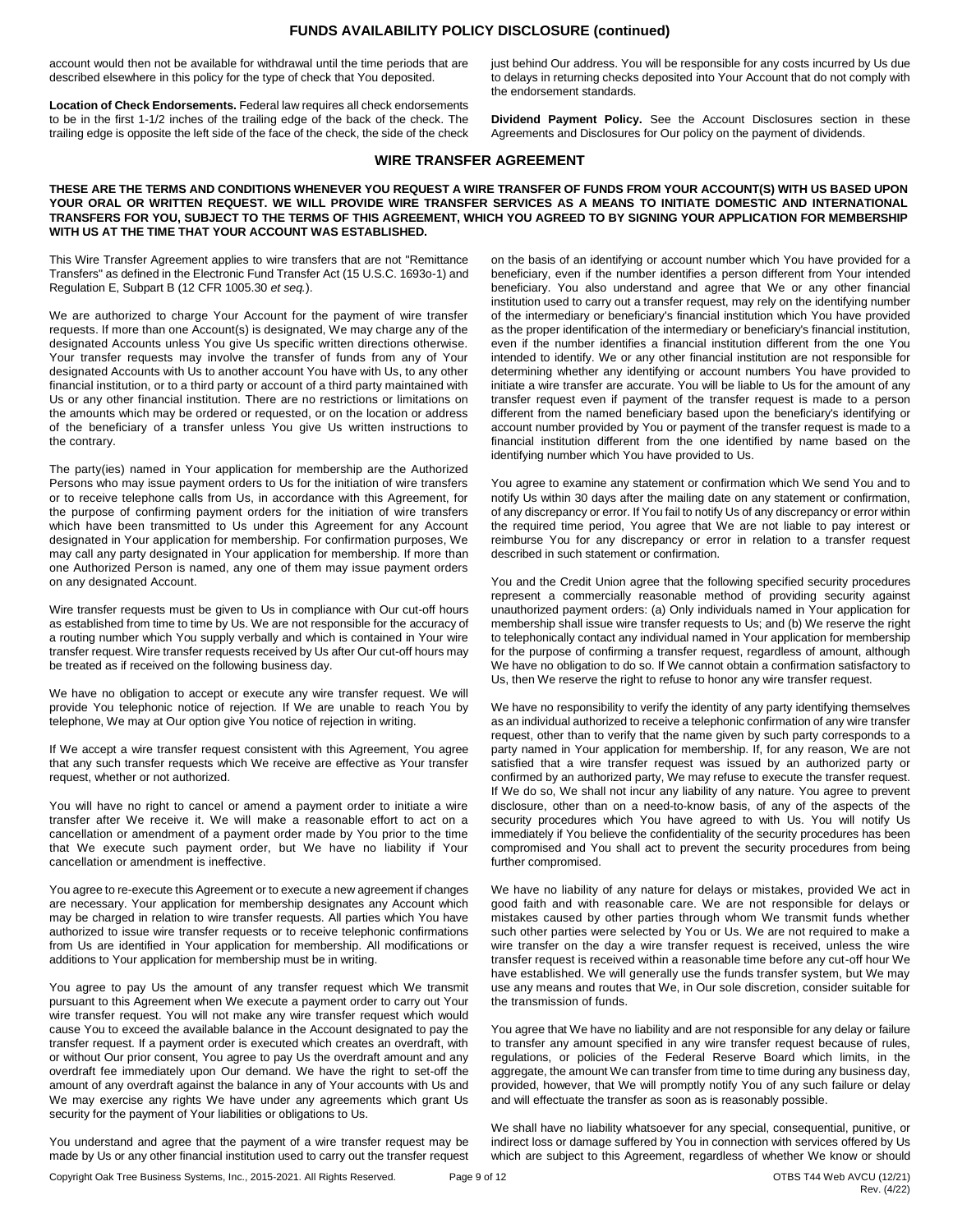#### **WIRE TRANSFER AGREEMENT (continued)**

have known such damages might be incurred. We have no responsibility for any attorneys' fees that You might incur.

We may terminate this Agreement at any time by giving written or oral notice to You. Unless We terminate this Agreement, the Agreement shall remain in effect until We receive written notice of termination from You and have been afforded a reasonable opportunity to act on Your termination notice. You may not assign this Agreement to any other party.

This Agreement is governed by the provisions of Regulation J, 12 CFR Part 210, Subpart B, including the Appendices, to the extent that any wire transfer request is carried out. Terms which are not defined in this Agreement shall have the same meaning as defined in the Uniform Commercial Code Article 4A. This Agreement is also subject to all applicable Operating Circulars of the Federal Reserve Bank in the district in which We are located and any other applicable provisions of federal or state law. To the extent that Regulation J does not apply to this Agreement, this Agreement shall be governed by the laws of the state in which We are chartered.

We may amend this Agreement, from time to time, by sending You a copy of any amendment at least 30 days prior to its effective date. This Agreement may also be amended by a writing signed by You and Us. No representation or statement not expressly contained in this Agreement or in any amendment shall be binding upon You or Us.

If any provision of this Agreement is prohibited by applicable law, such prohibition shall apply only to that provision and all other provisions of the Agreement shall remain in full force and effect.

# **THE REMAINDER OF THIS PAGE INTENTIONALLY LEFT BLANK**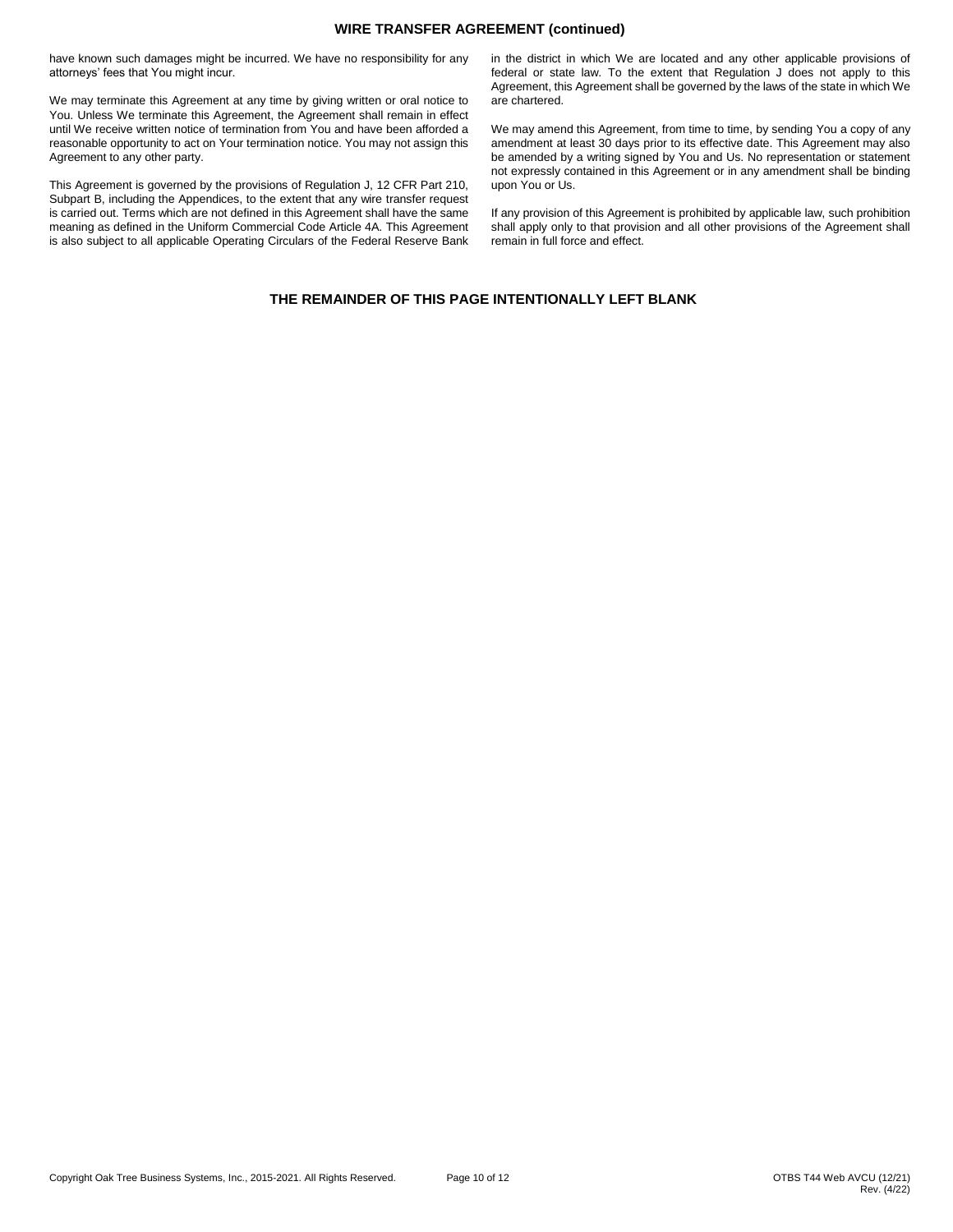|                                                                                                                                                                                             |                                                                                                                                                                                                                                                                                                                                                                                                                 | <b>PRIVACY POLICY</b>        | [Revised 10/14]                    |  |
|---------------------------------------------------------------------------------------------------------------------------------------------------------------------------------------------|-----------------------------------------------------------------------------------------------------------------------------------------------------------------------------------------------------------------------------------------------------------------------------------------------------------------------------------------------------------------------------------------------------------------|------------------------------|------------------------------------|--|
| <b>FACTS</b>                                                                                                                                                                                | <b>WHAT DOES ALTA VISTA CREDIT UNION</b><br>DO WITH YOUR PERSONAL INFORMATION?                                                                                                                                                                                                                                                                                                                                  |                              |                                    |  |
| Why?                                                                                                                                                                                        | Financial companies choose how they share Your personal information. Federal law gives consumers the right<br>to limit some but not all sharing. Federal law also requires Us to tell You how We collect, share, and protect<br>Your personal information. Please read this notice carefully to understand what We do.                                                                                          |                              |                                    |  |
| What?                                                                                                                                                                                       | The types of personal information We collect and share depend on the product or service You have with Us.<br>This information can include:                                                                                                                                                                                                                                                                      |                              |                                    |  |
|                                                                                                                                                                                             | Social Security number and income                                                                                                                                                                                                                                                                                                                                                                               |                              |                                    |  |
|                                                                                                                                                                                             | account balances and payment history<br>$\bullet$                                                                                                                                                                                                                                                                                                                                                               |                              |                                    |  |
|                                                                                                                                                                                             | credit history and credit scores<br>$\bullet$                                                                                                                                                                                                                                                                                                                                                                   |                              |                                    |  |
| How?                                                                                                                                                                                        | All financial companies need to share customers' personal information to run their everyday business. In the<br>section below, We list the reasons financial companies can share their customers' personal information, the<br>reasons Alta Vista Credit Union chooses to share; and whether You can limit this sharing.                                                                                        |                              |                                    |  |
|                                                                                                                                                                                             | Reasons We can share Your personal information                                                                                                                                                                                                                                                                                                                                                                  | Does the Credit Union share? | <b>Can You limit this sharing?</b> |  |
| For Our everyday business purposes - such as to<br>process Your transactions, maintain Your account(s),<br>respond to court orders and legal investigations, or<br>report to credit bureaus |                                                                                                                                                                                                                                                                                                                                                                                                                 | <b>YES</b>                   | <b>NO</b>                          |  |
| For Our marketing purposes - to offer Our products<br>and services to You                                                                                                                   |                                                                                                                                                                                                                                                                                                                                                                                                                 | <b>YES</b>                   | <b>NO</b>                          |  |
| For joint marketing with other financial companies                                                                                                                                          |                                                                                                                                                                                                                                                                                                                                                                                                                 | <b>YES</b>                   | <b>YES</b>                         |  |
| For Our affiliates' everyday business purposes -<br>information about Your transactions and experiences                                                                                     |                                                                                                                                                                                                                                                                                                                                                                                                                 | <b>NO</b>                    | <b>WE DON'T SHARE</b>              |  |
| For Our affiliates' everyday business purposes -<br>information about Your creditworthiness                                                                                                 |                                                                                                                                                                                                                                                                                                                                                                                                                 | <b>NO</b>                    | <b>WE DON'T SHARE</b>              |  |
| For non-affiliates to market to You                                                                                                                                                         |                                                                                                                                                                                                                                                                                                                                                                                                                 | <b>NO</b>                    | <b>WE DON'T SHARE</b>              |  |
| <b>To limit</b><br>Our<br>sharing                                                                                                                                                           | Call 888.382.7999 - Our menu will prompt You through Your choices or<br>Mail the form below<br>$\bullet$<br>Please note:<br>If You are a new member, We can begin sharing Your information 30 days from the date We sent this notice.<br>When You are no longer Our member, We continue to share Your information as described in this notice.<br>However, You can contact Us at any time to limit Our sharing. |                              |                                    |  |
| <b>Questions?</b>                                                                                                                                                                           | Call 909.809.3838                                                                                                                                                                                                                                                                                                                                                                                               |                              |                                    |  |
| $\times$<br>___________________________                                                                                                                                                     |                                                                                                                                                                                                                                                                                                                                                                                                                 |                              |                                    |  |
| <b>Mail-in Form</b>                                                                                                                                                                         |                                                                                                                                                                                                                                                                                                                                                                                                                 |                              |                                    |  |
|                                                                                                                                                                                             | Mark the information You want to limit:                                                                                                                                                                                                                                                                                                                                                                         |                              |                                    |  |
| Do not share my personal information with non-affiliated financial companies that together, with the Credit Union, market<br>ப<br>financial products or services to me.                     |                                                                                                                                                                                                                                                                                                                                                                                                                 |                              |                                    |  |
| <b>Name</b>                                                                                                                                                                                 |                                                                                                                                                                                                                                                                                                                                                                                                                 |                              | Mail to:                           |  |
| <b>Address</b>                                                                                                                                                                              |                                                                                                                                                                                                                                                                                                                                                                                                                 |                              | Alta Vista Credit Union            |  |
| City, State ZIP                                                                                                                                                                             |                                                                                                                                                                                                                                                                                                                                                                                                                 |                              | 1425 W. Lugonia Avenue             |  |
| <b>Account Number(s)</b>                                                                                                                                                                    |                                                                                                                                                                                                                                                                                                                                                                                                                 |                              | Redlands, CA 92374                 |  |
| <b>Phone Numbers</b>                                                                                                                                                                        |                                                                                                                                                                                                                                                                                                                                                                                                                 |                              |                                    |  |

*Phone Numbers*